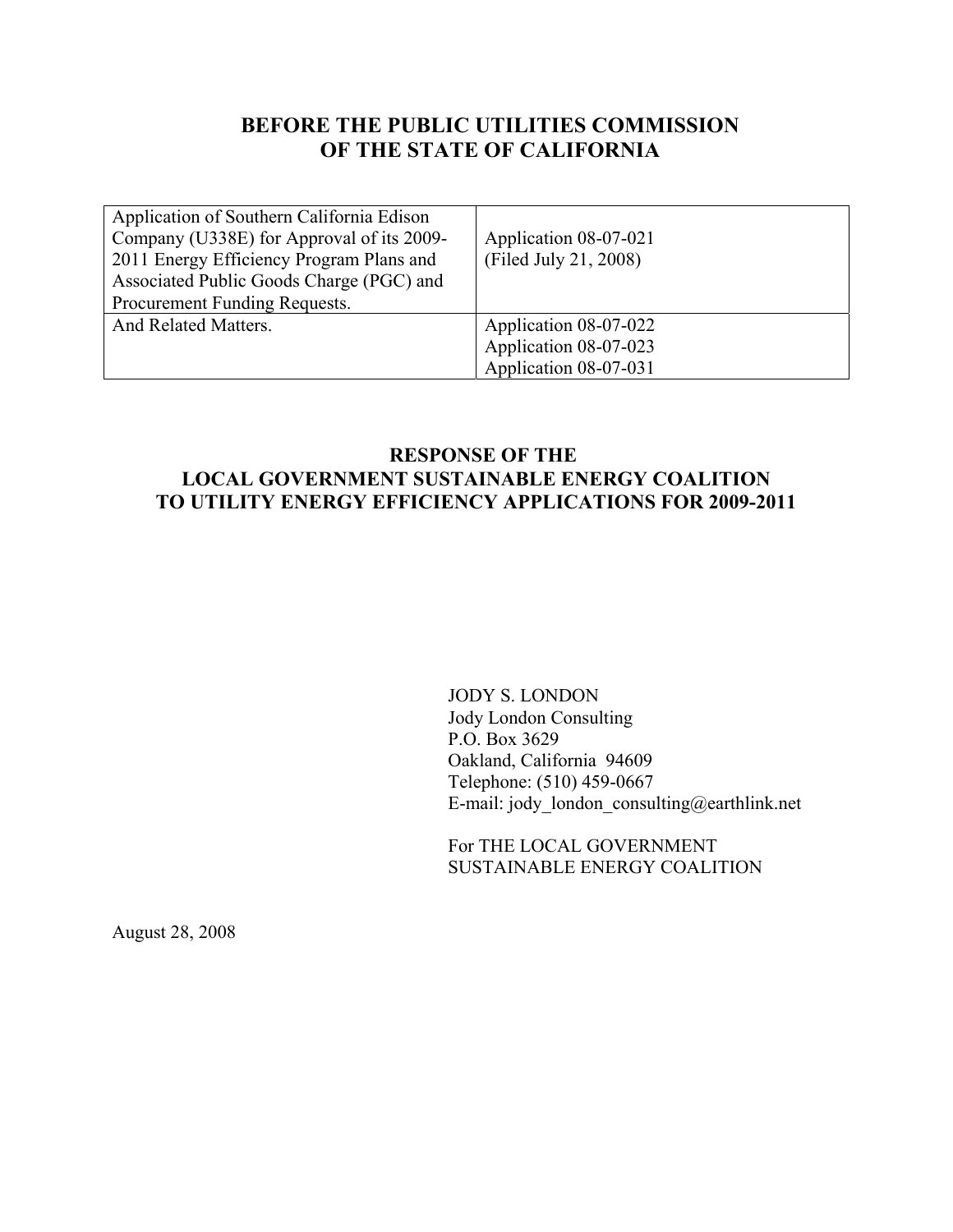# TABLE OF CONTENTS

|                | <b>INTRODUCTION</b> |  |
|----------------|---------------------|--|
| H.             |                     |  |
| $\mathsf{A}$   |                     |  |
| B.             |                     |  |
| C.             |                     |  |
| D.             |                     |  |
| Е.             |                     |  |
| Ш.             |                     |  |
| A.             |                     |  |
|                | $\mathbf{1}$        |  |
|                | 2.                  |  |
|                | 3.                  |  |
|                | 4.                  |  |
|                | 5.                  |  |
| B.             |                     |  |
| $\mathcal{C}$  |                     |  |
| D.             |                     |  |
| IV.            |                     |  |
| $\mathsf{A}$ . |                     |  |
| B.             |                     |  |
|                |                     |  |

 Attachment A – Sample List of Innovative Local Government Programs Attachment B – Budget Information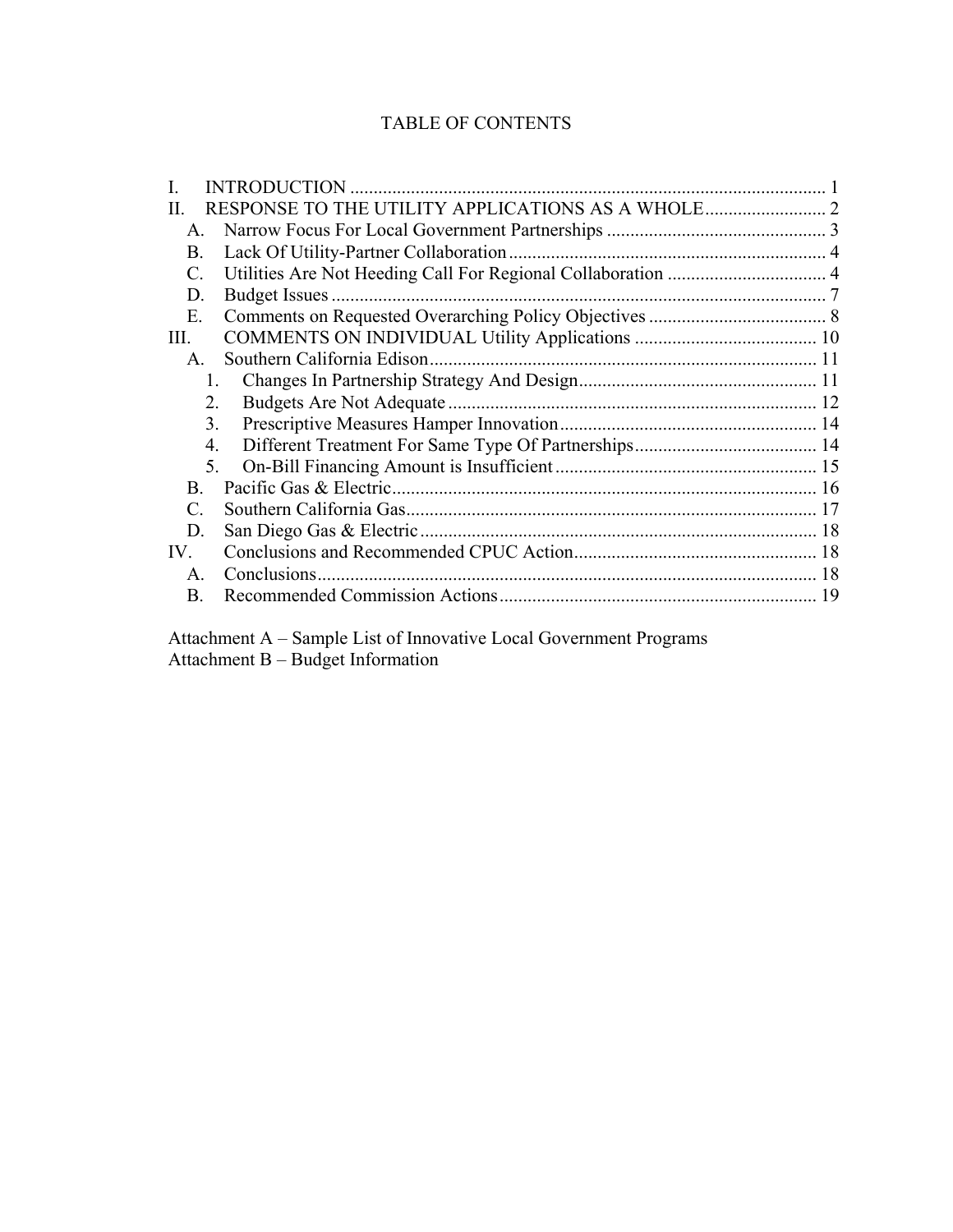## **I. INTRODUCTION**

 $\overline{a}$ 

In accordance with the Rules of Practice and Procedure of the California Public Utilities Commission ("Commission") and the August 1, 2008 *Administrative Law Judge's Ruling Setting Prehearing Conference and Consolidating Applications*, the Local Government Sustainable Energy Coalition ("LGSEC")<sup>1</sup> submits this response to the applications of the investor-owned utilities for 2009-2011 energy efficiency programs. Nearly all members of the LGSEC have been active participants in local government partnership programs for several program cycles. Our comments are focused on those aspects of the 2009-2011 applications that most address local government programs and opportunities.

The LGSEC recognizes that the utilities will be making a supplemental filing, upon resolution of a number of issues with the Energy Division. As requested by ALJ Gamson at the August 11, 2008 prehearing conference, this response addresses broader policy issues raised in the initial applications. The key issues addressed in these comments include:

- ♦Multiple program administrators have different structures for local government programs, and different approaches. Some of these structures and approaches are particularly problematic, particularly proposed by Southern California Edison.
- ♦Regional opportunities are being overlooked in favor of new partnerships with individual cities which may overlap with existing regional partnerships. This contradicts State policy direction for regional collaboration, and creates opportunities for additional utility administrative costs.
- ♦Innovation is not being encouraged with local government partnerships. Local government proposals are not fully considered.
- ♦The partnerships continue, after all these years, to not be true collaborations. While there may be individual exceptions, the rule is that the utilities crunch numbers in

<sup>&</sup>lt;sup>1</sup> The Local Government Sustainable Energy Coalition includes: the Association of Bay Area Governments, the Association of Monterey Bay Area Governments, the County of Los Angeles, the County of Marin, the County of Ventura, the City of Santa Monica. Each of these organizations may have different views on elements of these comments, which were approved by the LGSEC's Board.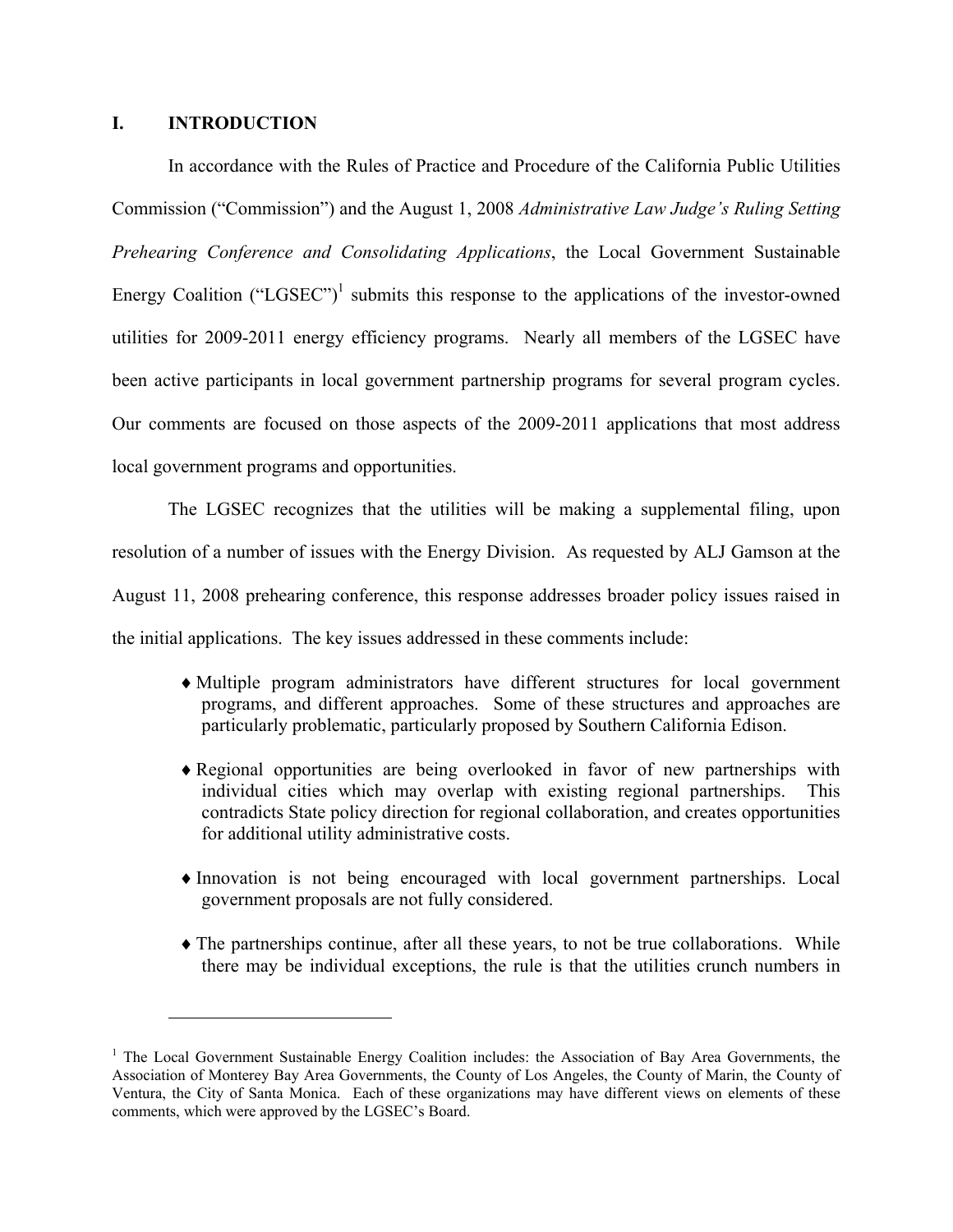back rooms and present final products to the CPUC without agreement or even review prior to submittal from the partners.

- ♦Partnership budgets must be carefully examined and vetted, particularly for excessive administrative costs, and also to determine whether the budgets are realistic for the scope of work and savings goals.
- ♦The utilities should not be able to claim 100 percent of savings from codes and standards. And savings from codes and standards must include (1) that a prescribed menu of activities jointly developed by the partners and the utilities be developed indicating what constitutes support from the utilities, (2) that the utility must clearly demonstrate its actions actually supported the adoption of the code or standard, and (3) that the local government entity be provided a right of first refusal to retain any savings that might accrue from the code or standard adoption.

As it determines how to act on these applications, the Commission should: obtain a better understanding of utility costs; ensure funding for the financial costs to develop, amend, adopt, and implement building and planning codes that promote energy efficiency and climate change objectives; and consider a different administrative structure for local government partnerships, particularly in light of AB 32 implementation. As an interim step, the CPUC should facilitate the development of regional sustainability offices that have, as part of their mission, the development and delivery of energy efficiency programs

# **II. RESPONSE TO THE UTILITY APPLICATIONS AS A WHOLE**

 $\overline{a}$ 

The utilities have clearly put a great deal of time and resources into developing the 2009- 2011 applications. Yet, there are many areas where the local government programs can be improved. An overarching concern, which local governments have raised for many years, $2$  is that the process for developing local government programs is not a true partnership, and does not allow local governments to tailor programs to achieve both local priorities and utility energy

<sup>2</sup> See, for example, *Response of the Government Partners to Southern California Edison Company's Response to ALJ Ruling Seeking Further Information*, September 19, 2006, pp. 4-5, in A.05-06-015 et al; *Comments of the Local Government Sustainable Energy Coalition on Proposed Decision on 2009-2011 Energy Efficiency Programs,* October 9, 2007, pp. 1-2, in R.06-04-010;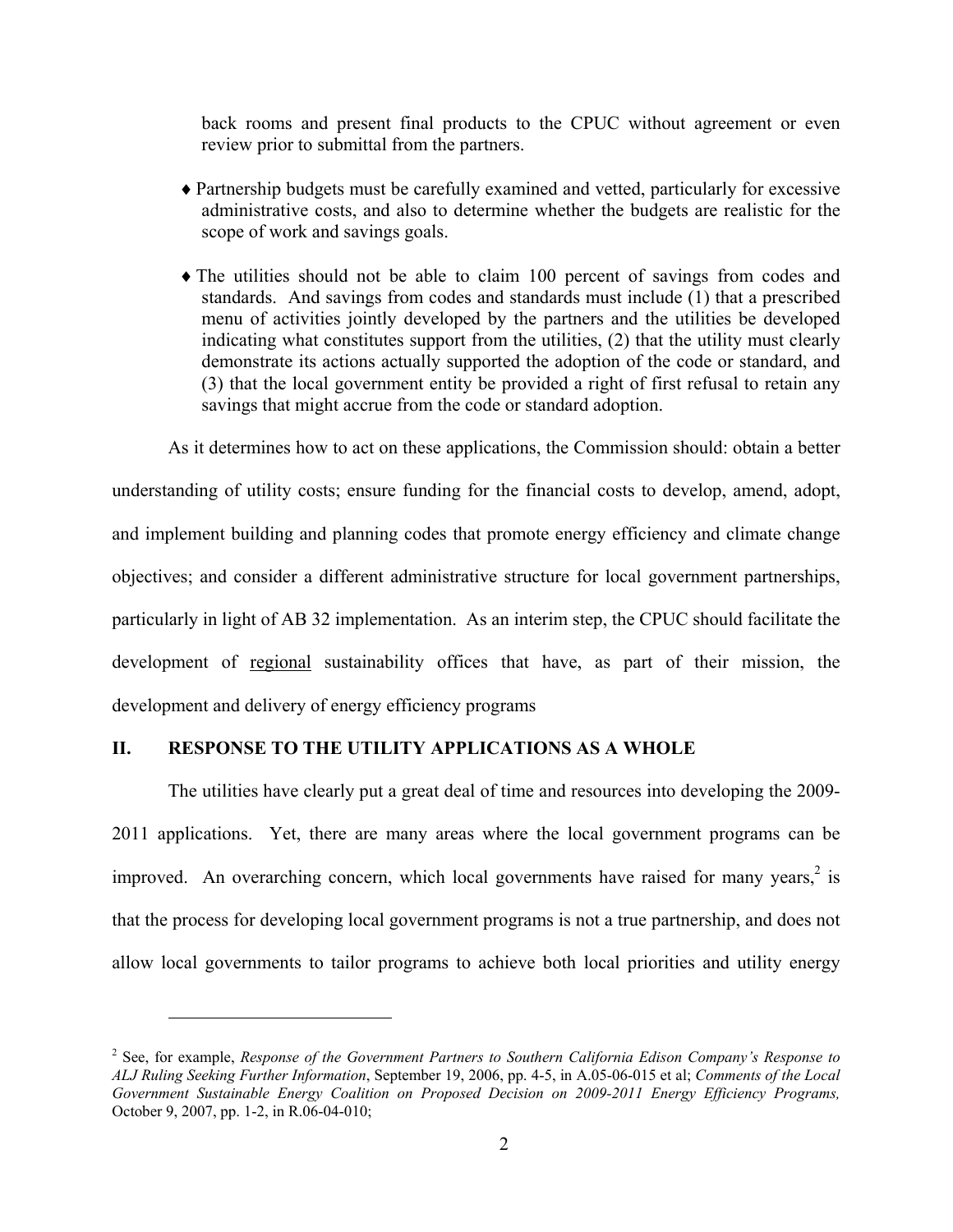efficiency goals. This, in turn, hampers the innovation goals that the Commission is expecting of all energy efficiency programs, particularly the local government programs.<sup>3</sup>

An additional process concern is that the utility filing process has resulted in documents far too cumbersome to satisfactorily review. As the Commission has recognized, the documents cannot be adequately compared or evaluated in the short time frame. $4$  The problem is further compounded in Southern California; it is obvious upon reading the separate descriptions filed by the utilities that partnerships that involve both Southern California Edison ("Edison") and Southern California Gas ("SoCalGas") have not been consistently identified or planned.

Specific overarching concerns are described below.

### **A. Narrow Focus For Local Government Partnerships**

There is a spectrum of local government familiarity with and ability to implement energy management programs, including energy efficiency programs. The members of the LGSEC all have long histories and track records of designing and delivering energy efficiency programs. We all have ideas on how to improve the reach of our programs, and achieve many of the goals the CPUC has established around innovation. The filings for the 2009-2011 cycle, however, do not accept any innovative proposals from local governments. Indeed, programs with patterns of success in the 2002-2003, 2004-2005, and 2006-2008 cycles within a region find their programs, which have been built over time, replaced by a standard menu of incentives.

Local governments were either discouraged from submitting proposals for innovative programs, or those proposals were overwhelmingly disregarded in an effort to bring uniformity to the final utility application to the Commission. Attachment A includes a list of some of the

 $\overline{a}$ 

<sup>3</sup> See August 19, 2008 revised draft *Energy Efficiency Strategic Plan*, pp. 93-94, 98-100, in R.08-07-011/A.08-06- 004.

<sup>&</sup>lt;sup>4</sup> See discussion at August 11, 2008 Prehearing Conference in this proceeding.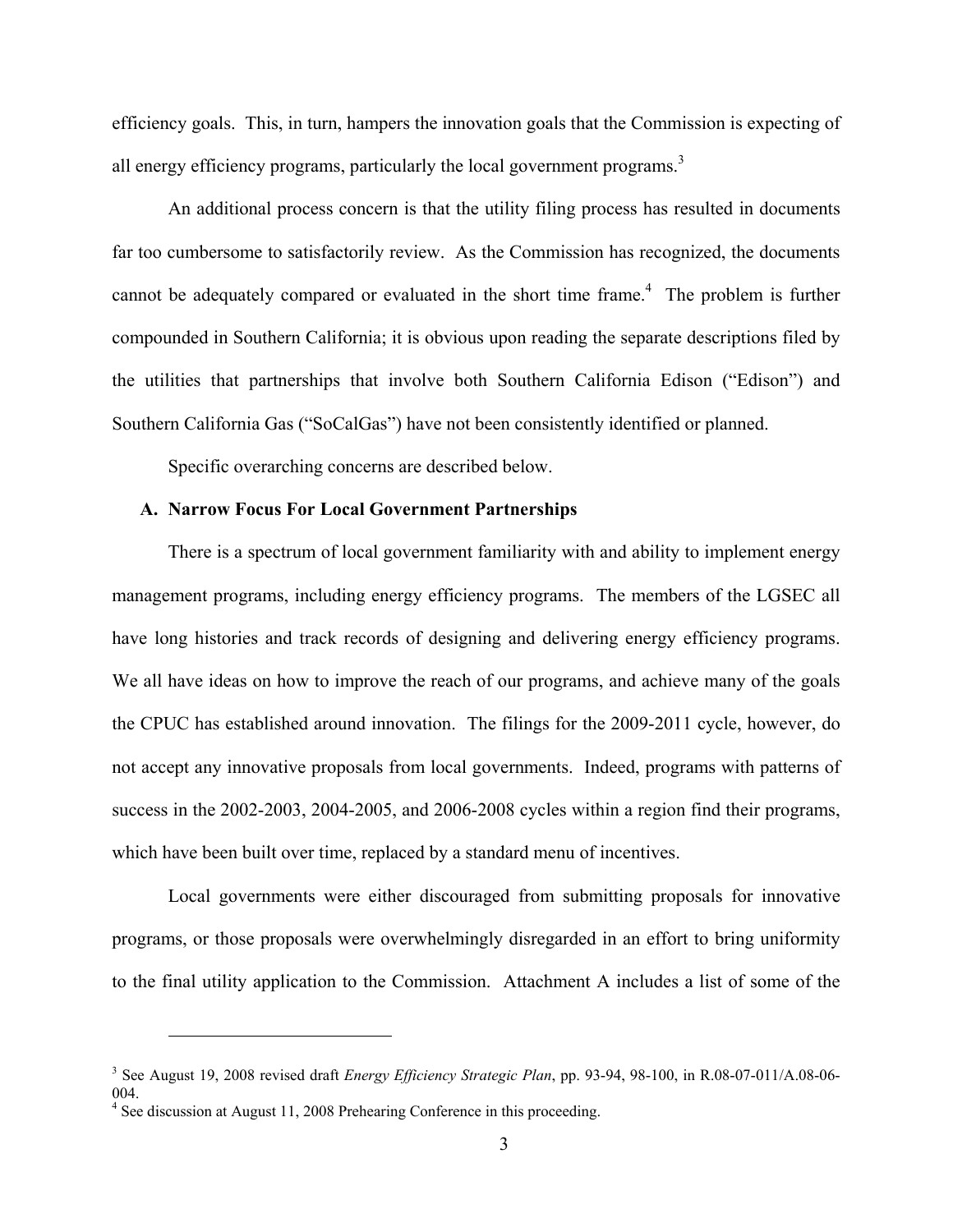innovative program ideas that local governments stand ready to undertake for the 2009-2011 program cycle.

## **B. Lack Of Utility-Partner Collaboration**

A related problem for the partnerships is that the utilities do not provide opportunities for local government partners to review the detailed filings prior to submittal to the Commission. This is a problem that, as indicated above, has persisted for many years. There may be discussion and consultation between the utilities and the local government, but at some point the programs are handed off to a group within the utility that crunches numbers and is not involved in program design. After this group has tweaked the portfolio, presumably to meet costeffectiveness criteria and likely produce maximum shareholder incentive potential, it is prepared for submittal to the Commission, without local government partners having an opportunity to review the final program details. Goals and budgets for the current applications were finalized without benefit of the local government partner's buy-in. Local governments were surprised to see elements of their proposals not included in the utility's application to the CPUC. This is not equal footing.

## **C. Utilities Are Not Heeding Call For Regional Collaboration**

The Commission has stated clearly its interest in seeing more regional collaboration on energy efficiency issues.<sup>5</sup> The California Air Resources Board ("CARB"), in its implementation plans for Assembly Bill 32, the Global Warming Solutions Act, has indicated a similar reliance on regional groupings of local governments.<sup>6</sup> CARB recommends regional targets for greenhouse gas emission reductions. The CPUC can facilitate this State goal by supporting an infrastructure that builds on regional collaboration.

 $\overline{a}$ 

<sup>&</sup>lt;sup>5</sup> August 19, 2008 *Energy Efficiency Strategic Plan*, p. 99.<br><sup>6</sup> Colifornia Air Besources Board, Climate Change Duatt S.

California Air Resources Board, *Climate Change Draft Scoping Plan*, June 2008, pp. 31- 33.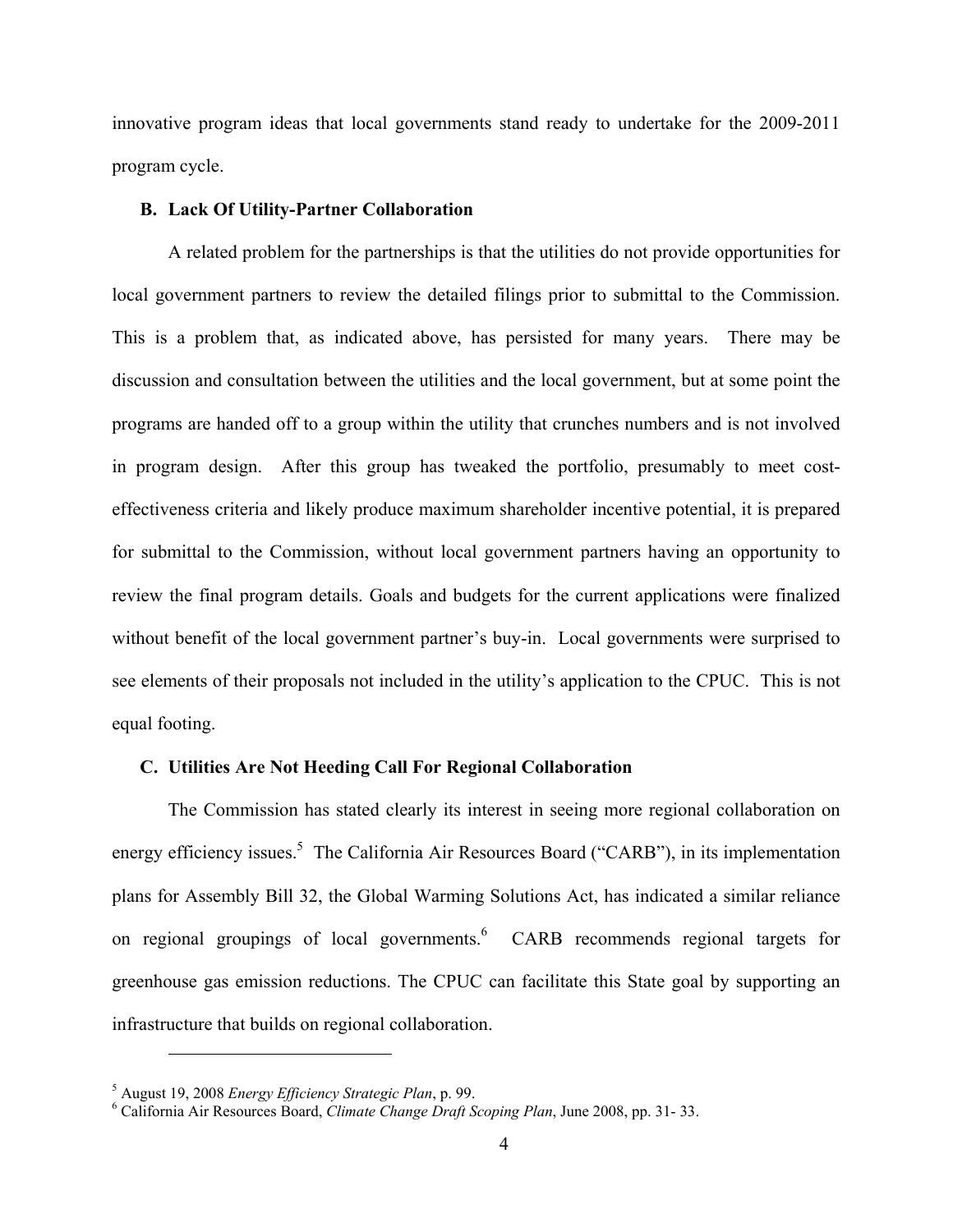It appears that the utilities want to create more partnerships with cities and individually administer them instead of creating regional partnerships, which is what the LGSEC and its members have been suggesting the utilities do for years. Multiple partnerships can function if the partnerships do different things, but the utilities appear to be creating overlapping partnerships. The Commission must recognize that partnerships with overlapping programs increase administrative, EM&V, and other costs, disregard local governments' knowledge of their regional needs and resources, and ignore the abilities of successful partnerships to grow naturally within their region. The applications seem to ignore the regional patterns regarding delivery of projects that build on the existing programs and leverage staff and economies of scale.

The emphasis in these applications for local government programs is on marketing programs and channeling projects to existing utility programs to create uniformity in programs and returns to standard approaches. These proposed programs are using local governments as a marketing channel for the delivery of a full suite of energy efficiency programs. For example, the SCE filing (page 7 of SCE-4) notes examples of utility and third- party programs that participating partnerships (i.e., cities) may request, and explains that the savings will be funneled to individual utility programs, yet not be attributed to the partnership. The issue of attributing energy savings to utility programs rather than the local government partnerships is a conflicting goal. This begs the question: Do the utilities benefit financially or otherwise by establishing more individual partnerships within a region versus building upon larger, existing regional partnerships?

The utilities state that regional programs are a good idea, but issues specific to joint partnerships, or multi-jurisdictional programs, are not recognized or addressed. This makes the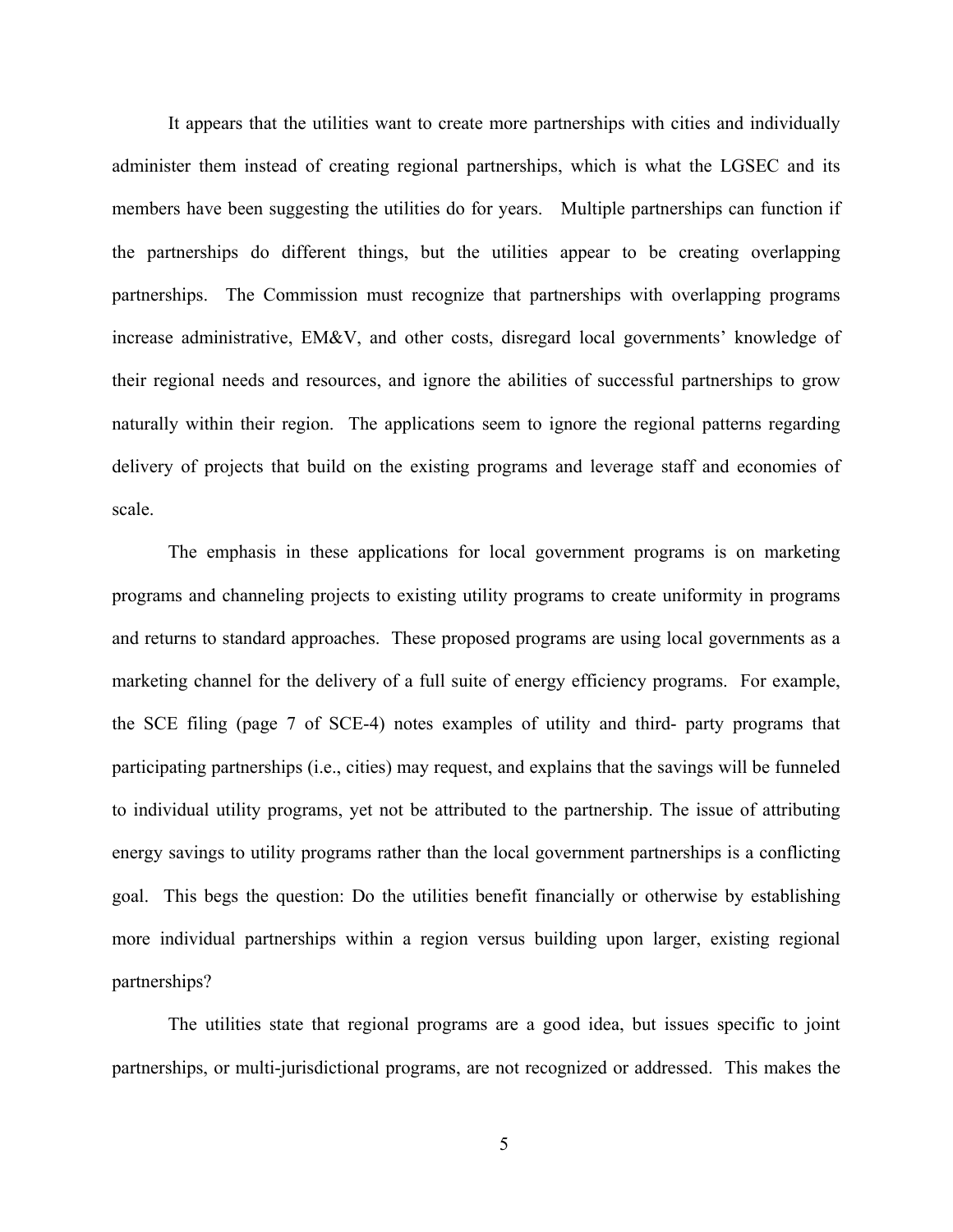actual practice of implementing regional programs utilizing existing partnerships difficult if not impossible.

The utility filings reflect several examples of "partnership" that could be better served if true partnerships could be established. For example, a city that has a long history of participation in a regional collaboration was recently contacted by Southern California Edison about forming an individual partnership specifically for that mid-sized city. Edison also has proposed for 2009- 2011 a new and separate partnership with the City of Simi Valley, which is located within Ventura County and is an obvious candidate to join the existing Ventura County Partnership Program. Similarly, colleges and universities and the County of Los Angeles are placed in statewide, institutional partnerships, an action which puts a damper on their ability to participate in regionally focused partnerships or develop a larger, regional partnership (in the case of the County of Los Angeles). In PG&E's territory, PG&E is proposing to create new partnerships with entities that formerly participated in the Association of Bay Area Governments ("ABAG") Energy Watch program. The ABAG Energy Watch has long been regarded as a capacity building program that helps government entities, especially smaller organizations, climb the energy management learning curve, while also serving more sophisticated public entities. This would appear to be a divide and conquer strategy by the utilities.

Why are local government partners that have a proven record of success, knowledgeable staff and resources, and valuable program experience not being leveraged to expand and work with nearby, less-experienced public agencies? This IOU strategy ignores the benefits that successful local government partners have garnered over the years. The utilities do not share with others the innovation and creativity of local governments, so it is hard under the current administrative structure to capitalize on lessons learned.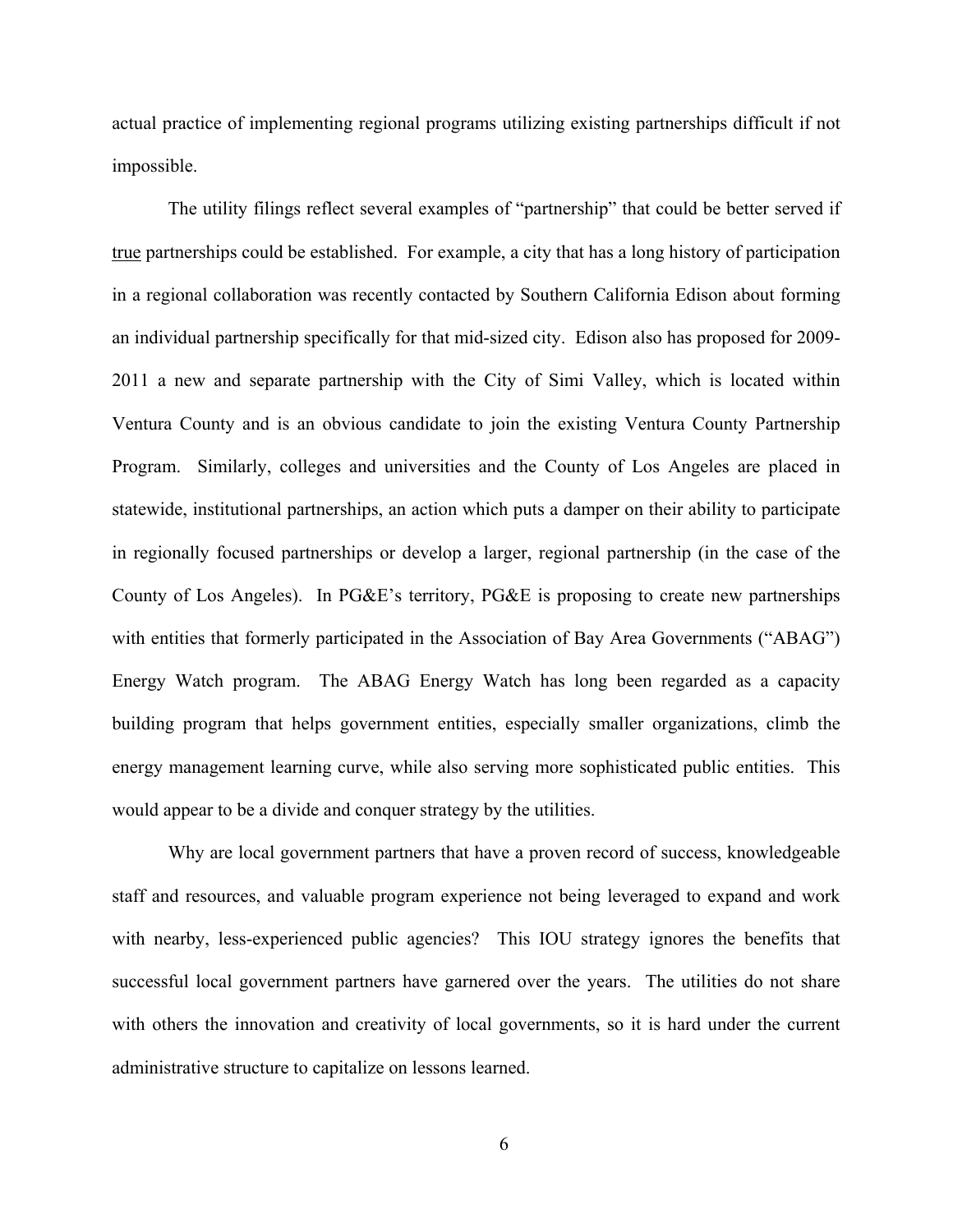#### **D. Budget Issues**

The CPUC must closely examine the proposed administrative budgets for the local government partnerships; the budgets in the applications only provide a breakdown of overall program cost and EM&V costs. This level of detail was not provided in the utility filings, but should be made publicly available. Edison did not respond to informal requests for this information which, in the spirit of collaboration, it seemed reasonable to assume it would do. Certainly in the case of Edison, the proposed administrative budget seems high. For example, for the County of Los Angeles partnership, in the budget the County saw, Edison was going to request nearly \$500,000 for administrative costs out of a total project budget of \$2.75 million, or 18%. This only version of the budget the County received prior to the filing of the application is included in Attachment B, as is an analysis of budgets for the South Bay Cities Council of Governments partnership over time. The SCE administrative budget should be evaluated with the knowledge that the County proposes to take on more project administration duties in 2009-11 (including administering all vendor contracts using County staff). The County since its first public goods charge funded program in 2002 has managed all projects using County staff. Using internal County resources provides savings to ratepayers.

The administrative costs seem further inflated when one considers that many of the partnerships are proposed to function more as facilitators of standard measure incentive programs in which local governments simply provide leads or incentive opportunities to utility in-house or third-party programs. These issues are described in greater detail below in relation to the Edison application, in particular.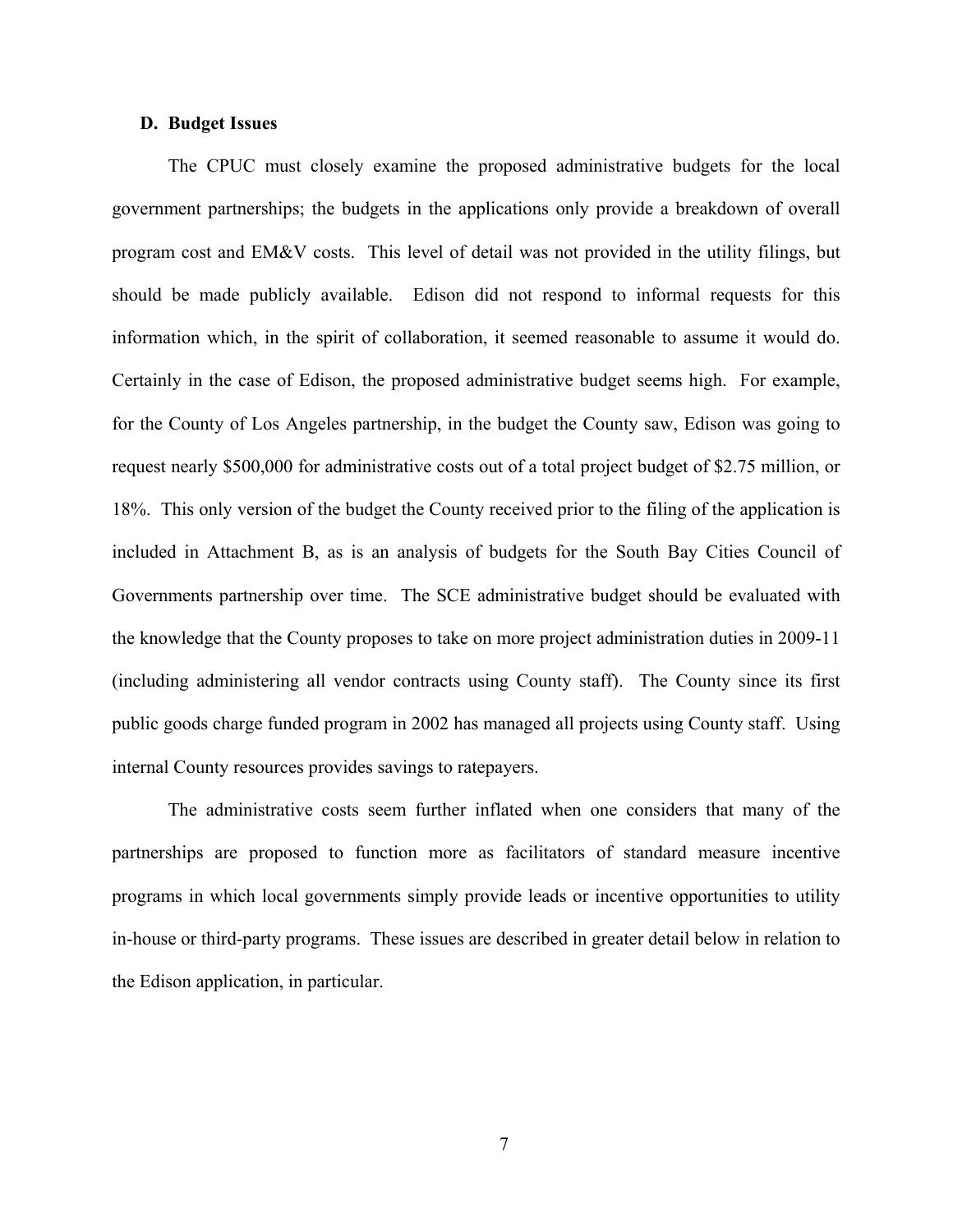#### **E. Comments on Requested Overarching Policy Objectives**

The utilities have requested a number of policy changes that they believe will better allow the utilities to reach energy efficiency as well as climate change goals. The utilities' joint testimony states that making these policy changes will "allow for and encourage real collaboration, cooperation, and innovation among all the parties." This is a goal the LGSEC certainly supports, and for which we have advocated for many years. On most of the proposed policy changes the LGSEC has no comment at this time. We do, however, have concerns about two of the policies.

First, the utilities request that a mechanism be established to capture savings from customer actions that are motivated by state policy or legislation, local codes, or "green" messaging. The utilities further request that all savings from these actions accrue to the utilities, with a net-to-gross ratio of 1.0. While there should be savings attributed to the adoption of strong codes and standards, those savings should not automatically accrue 100 percent to the utilities.

The process for a local government to develop, amend, adopt, and implement new codes is lengthy, extending over several years, and involves significant staff resources. Local governments adopt codes for any number of reasons. Increasingly as the State implements AB 32, one of the reasons for new codes and standards may be to create savings that can be applied toward compliance with greenhouse gas emission reduction goals. The financial costs to develop, amend, adopt, and implement codes that promote energy efficiency and climate change objectives must be funded or they will not happen under the current budgetary conditions. The use of Public Good Charge funds for this effort should be considered as a direct disbursement to local government and considered a high priority measure if energy efficiency and climate change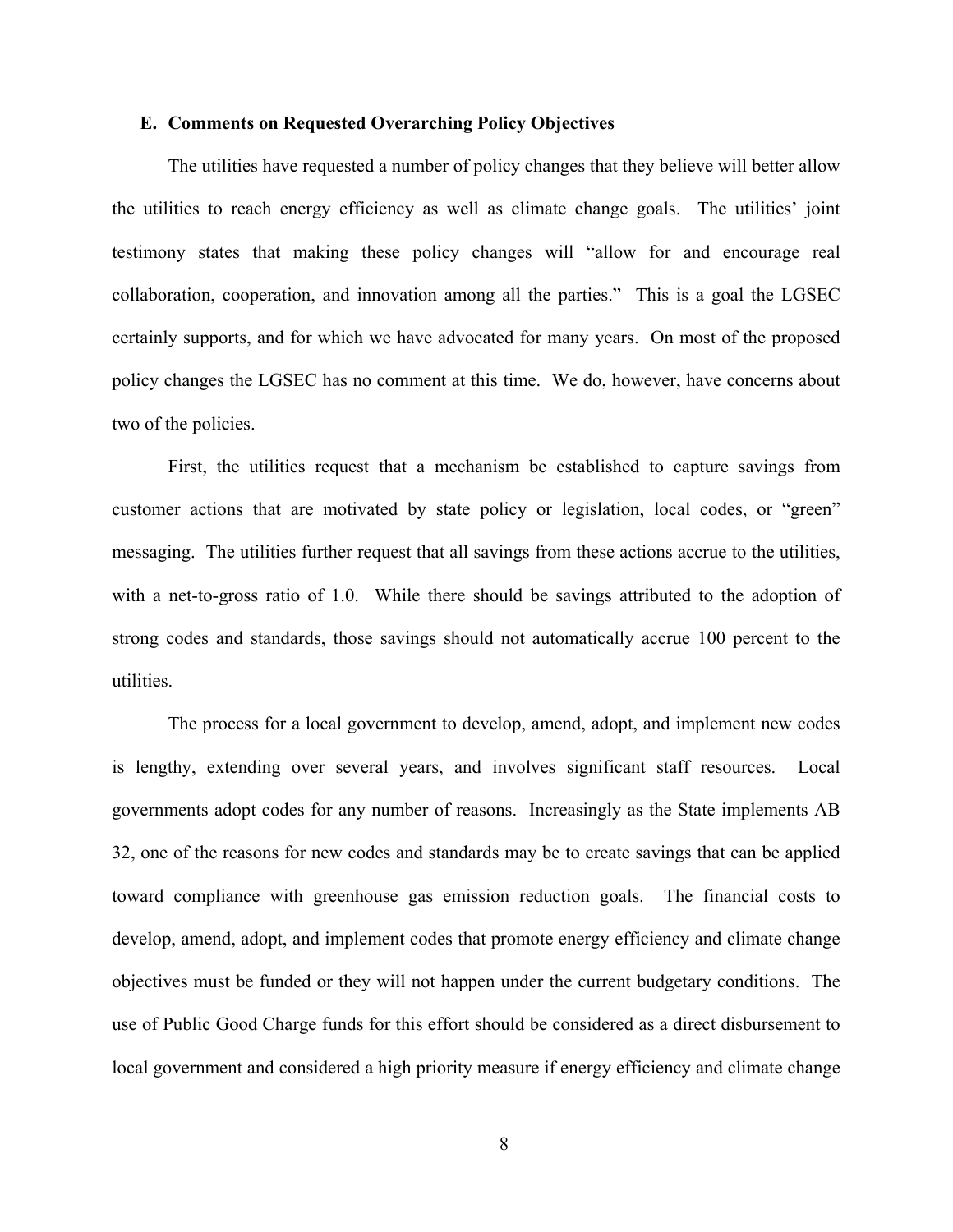goals are to be achieved. Allowing the utilities to claim all credit for codes and standards is simply not right, particularly given local governments' extraordinary and independent efforts to implement codes and standards, whether they are self- initiated or a result of potential mandates to comply with State or federal laws.

For example, the South Bay Cities Council of Governments ("SBCCOG") Partnership is working with its member cities on ordinances – sharing model ordinances and codes and standards from different agencies. SBCCOG also sponsors a Green Task Force through which it is educating city staffs on best practices and what others are doing. SBCCOG is offering Title 24 and beyond workshops, as well as other programs that should lead to code upgrades over time.

The utilities' request to claim these savings raises additional questions. At least one member of the LGSEC, the County of Los Angeles, asked Southern California Edison explicitly how the utility Partnership might assist the County in developing a "green building" ordinance, promoting the energy benefits to the building industry and the public, and participating in public hearing processes to educate others. This question was asked three specific times to Edison managers (including two Directors) in three separate venues – including before a Chief Deputy to a member of the Board of Supervisors. These were the responses (paraphrased): "There are no quantifiable savings associated with green building ordinances – let's focus on energy efficiency projects;" "The California Public Utilities Commission **does not allow** Edison to assist in developing and implementing green building ordinances;" and "Edison does not want to get in the middle of disputes between local governments and the building industry." Clearly Edison wanted nothing to do with the County's green building ordinance. As a result, the County is currently presenting its green building ordinance before the public, before the County Planning Commission, and ultimately before the Board of Supervisors (in further public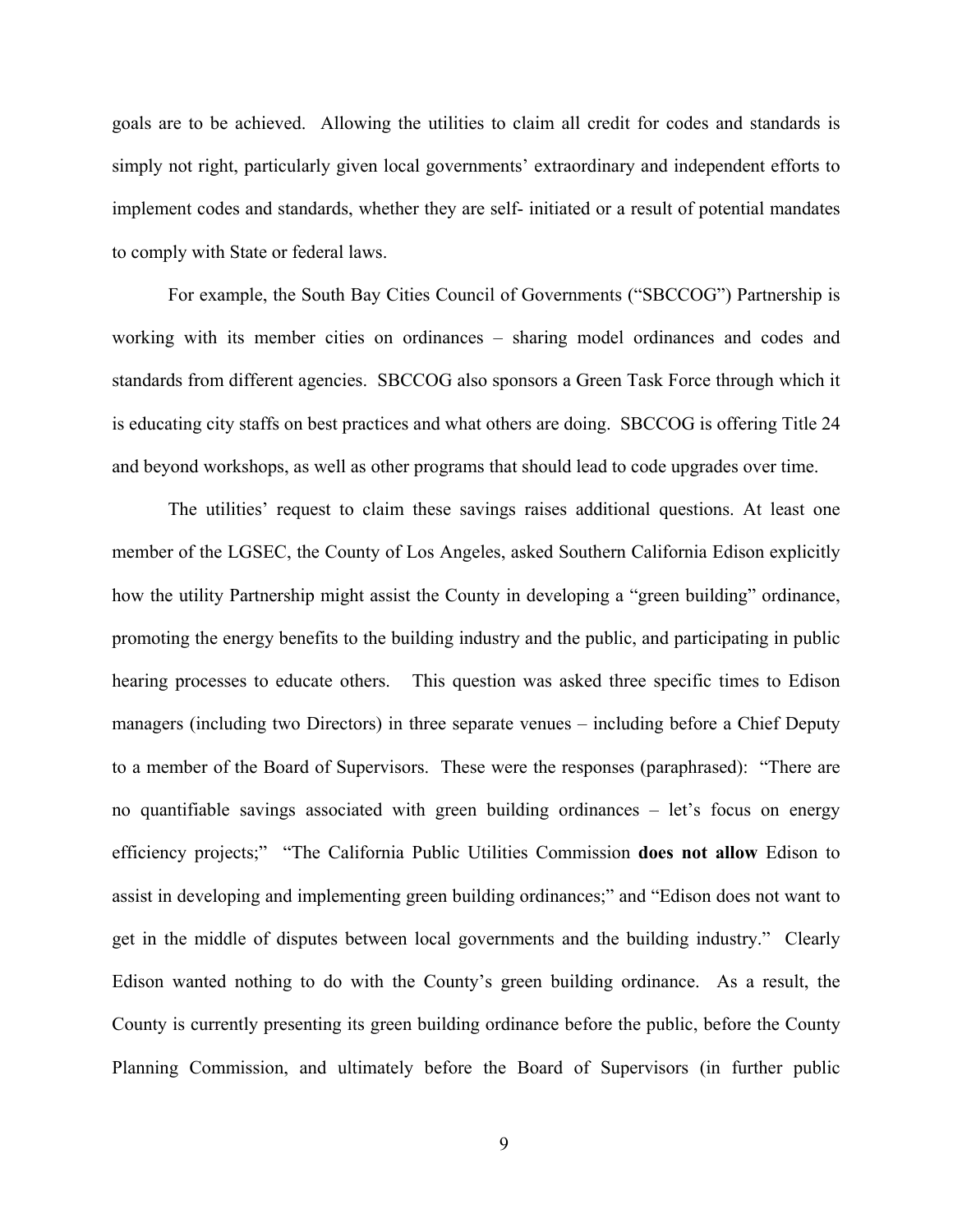meetings) without any presence or input from Edison. And now Edison is asking for 100% of the savings with a net-to-gross ratio of 1.0? It is nonsensical that the utilities get the total credit when the local government entity is laying the groundwork and bringing the tools to the cities directly, and raises questions about the utility's motivations. While this anecdote could be interpreted to support the need for the requested policy change, it also could be interpreted as the utility only wanting to engage in activities that will guarantee shareholder incentives.

If the Commission grants the requested policy change on credit for codes and standards, it must require: (1) that a prescribed menu of activities jointly developed by the partners and the utilities be developed indicating what constitutes support from the utilities, (2) that the utility must clearly demonstrate its actions actually supported the adoption of the code or standard, and (3) that the local government entity be provided a right of first refusal to retain any savings that might accrue from the code or standard adoption.

Second, the utilities also request a collaborative process for evaluation, measurement, and verification ("EM&V") activities. There certainly is room to improve the EM&V process. Currently, in at least some partnerships, EM&V is performed once by the utility, then again by the Commission. Along the way, the local government partner often produces documentation that supports these EM&V efforts. All this duplication is a poor use of ratepayer funds. To the extent that a collaborative process will eliminate the same EM&V work being performed more than once, and the process is truly collaborative with meaningful inclusion and opportunities for participation for local government partners, the LGSEC supports such an effort.

#### **III. COMMENTS ON INDIVIDUAL UTILITY APPLICATIONS**

In addition to the comments above that address the utility applications overall, there are issues in each utility's specific filing that should be addressed. These issues are identified below.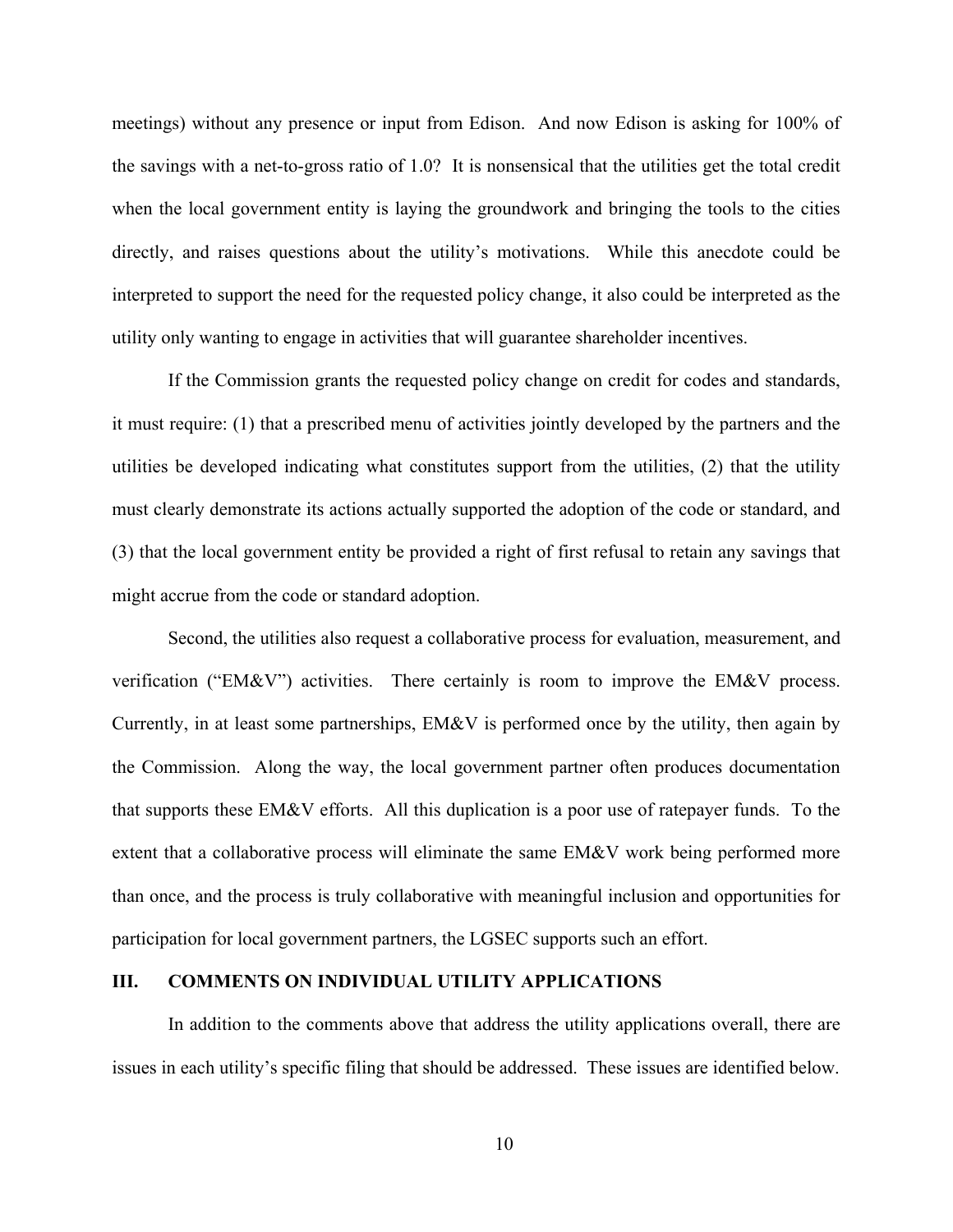#### **A. Southern California Edison**

1

#### **1. Changes In Partnership Strategy And Design**

SCE proposes modifying its partnership structure to something it is calling the "Energy Leader" model. This model has most local governments, regardless of track record and existing policies, come into the program at the basic level, with the opportunity to "earn" higher status.<sup>7</sup> The structure of the partnership programs, with the incentive levels and additional "opportunities," illustrates how little collaboration there is between SCE and its local government partners. It completely disregards the benefits of a partnership with a track record of success over multiple years and says that the partnership provides nothing of value compared to a brand new partnership. (SCE filing, SCE-4, page 8 states: "2009-11 Energy Leader Partnerships all enter the model at the Valued partner level.")

SCE is redesigning the partnerships to mirror SCE's internal incentive programs. That is, all program elements are to be funded through a prescribed list of dollars (\$) paid per kWh saved, with limits on measures and funding caps per project. This basically renders the local government partner into a marketing agent for the utility. In which case, it is even more unclear why SCE is assigning such high administrative costs to the local government partnerships. The past model of success whereby local governments with greater energy management expertise utilized their resources to find cost effective and innovative projects in hard to reach facilities and successfully implement them has been abandoned. Under this new model, successful programs that were initiated in past cycles under different funding criteria (e.g., facility retrocommissioning in 2004-2005) could not be proposed, developed, or implemented today because of the prescribed limits on scope and funding. Innovation and "outside the box" thinking are

<sup>&</sup>lt;sup>7</sup> Edison also proposes a category of "institutional" partners, into which several existing partnerships would be placed. Edison is the only utility that makes this distinction. This is discussed in greater detail below.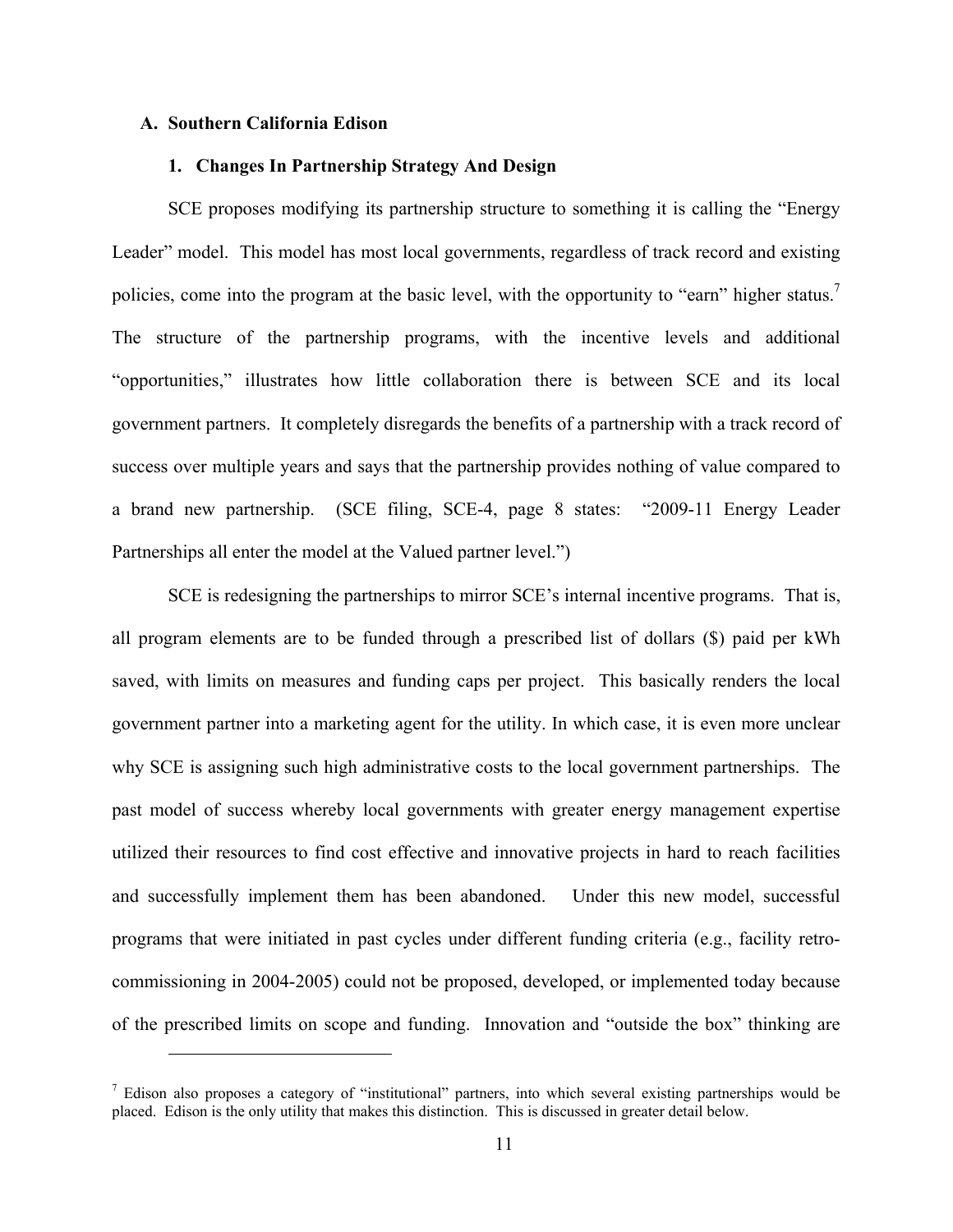eliminated. What new programs (like facility retro-commissioning in 2004-2005) are not going to be developed during 2009-11 because of these new criteria?

SCE's proposed 2009 - 2011 program is based upon a \$/kWh saved with a maximum payout of up to 50% for lighting and HVAC and up to 80% for retro commissioning. SoCalGas does not have these types of restrictions for its incentive programs, i.e., SoCalGas will pay out 100 percent of a project if it falls within the \$/therm savings criteria. Simply put, for some local governments, if they are not able to obtain the additional 20% to 50% required for electricity savings projects, they will not get implemented. This situation is true for all public agencies.

Edison does not appear to appreciate, in particular, the opportunities that regional organizations that work in multiple communities can offer. This Energy Leader model is not well-suited to a regional program. The regional partnership municipal sponsors know that many smaller cities will only participate with the guidance and technical support of their local regional government association.

#### **2. Budgets Are Not Adequate**

 There is a disconnect between the program descriptions in SCE's testimony and actual budgets for local government partnerships. The budgets simply are not adequate to accomplish the many tasks described in the Program Implementation Plan. For example, the County of Los Angeles partnership has a total budget from SCE of \$2.7 million. This is more than 50% less than in prior program cycles (but it does have a higher administrative budget percentage for Edison). Yet with this smaller budget, the County is expected to continue its hallmark retrocommissioning program, which has become a model for SCE's other retro-commissioning projects, although with a greater requirement for savings realized per dollar spent. The County also will offer energy efficiency projects to the various departments served by the County's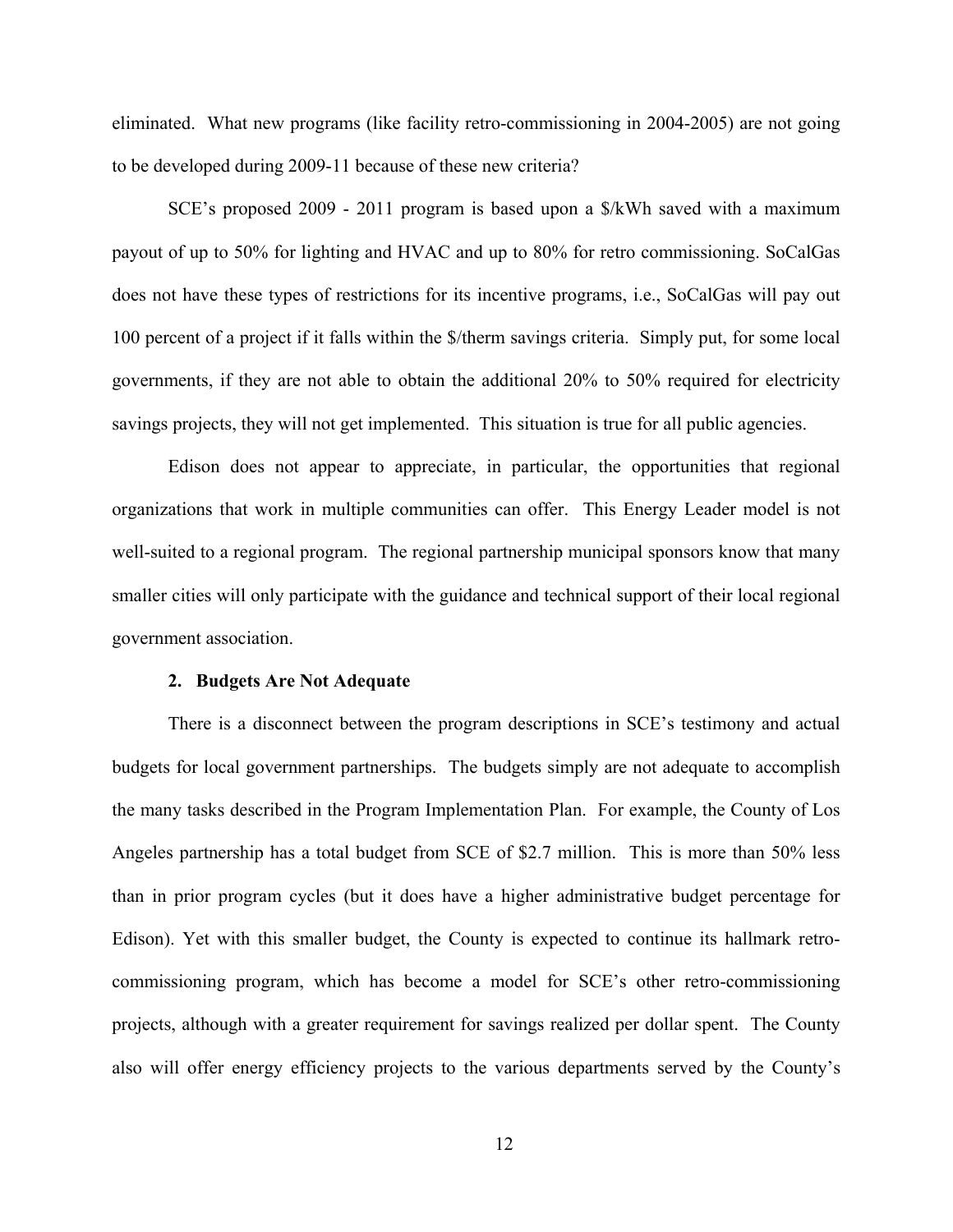Energy Management Division, which is part of the Internal Services Department. In addition, the County will coordinate with other, independent departments such as the Sheriff, Health, and affiliated agencies including public housing, sanitation districts, transit authority, and County Office of Education. The County also is encouraged to, on a \$2.7 million budget, investigate solar energy solutions, conduct public outreach, continue LEED certification efforts, engage in peer-to-peer networking and education, and do codes and standards work. The County has requested for years of SCE that its partnership be expanded and budgeted to include this other work and agencies. Only now does the County's program finally include this scope language, but it is expected to achieve its retro-commissioning goals and conduct this additional scope with a budget reduced by greater than 50%.

 Other local government partners have the same situation. If incentive amounts for specific projects are reduced to minimum utility standards, it is likely that fewer projects will be implemented. Local governments will push energy efficiency projects given sufficient and flexible incentives. However, if incentive levels reduce, these projects will not be considered cost-effective and the energy efficiency and climate change goals will not be met. There is already a drop-off in new project development in some public agencies due to the lack of certainty regarding bridge funding for the local partnership programs. This problem will only get worse if incentive monies are not readily available to local governments already pressed with other project priorities.

 The lesson to be taken away from this discussion is not that the list of activities is too ambitious. Rather, this is an example of the disjointed process by which SCE is developing program budgets. The solution should not be to restrict the activities of the partnership, but to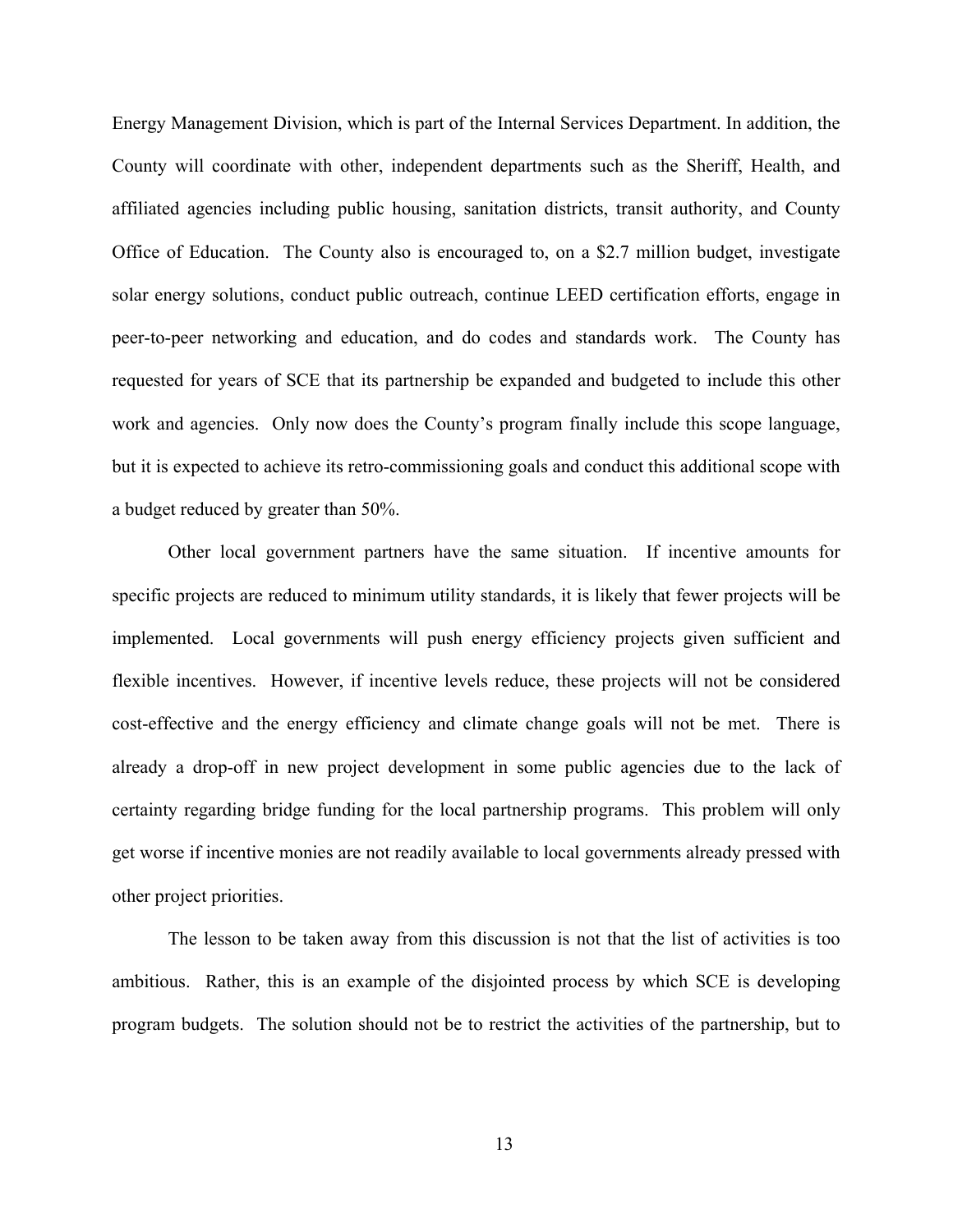expand the budget so it can fully undertake the many activities of which the public agency is capable.

#### **3. Prescriptive Measures Hamper Innovation**

 SCE's Exhibit SCE-2 provides a list of measures that each program will be eligible to undertake. This list alone is further evidence of the lack of innovation in SCE's portfolio, at least for local government partnerships. The local government's ability to be truly comprehensive is further hampered by this prescriptive list of measures. For nearly every partnership, the list of measures allowed consists of Chillers, HVAC, HVAC EMS, Indoor Lighting, Indoor Lighting Controls & EMS, Motors, Outdoor Lighting, Outdoor Lighting Controls, VFDs, and RCx/MBCx. By contrast, the allowable measures for the Palm Desert partnership are a much longer list.

 All local government partners have submitted innovative program proposals to Edison in the past. This has been confirmed among current partners. Consistently, Edison has told these partners not only that the innovative program elements would not be funded; they have told each partner what their menu of incentives would be – regardless of what the partner has proposed.

#### **4. Different Treatment For Same Type Of Partnerships**

SCE further complicates its partnership program by creating categories of partnerships. Being assigned to a category apparently has significance within SCE for the type of activities the local government partner can undertake. Of particular concern is the SCE creation of "institutional" partnerships. These partnerships apparently are focused only on municipal building projects. Yet the County of Los Angeles, which has the ability to perform other outreach and coordination with other County entities, which is even lauded in the Program Implementation Plan, is put into the institutional category. SoCalGas, which partners with SCE,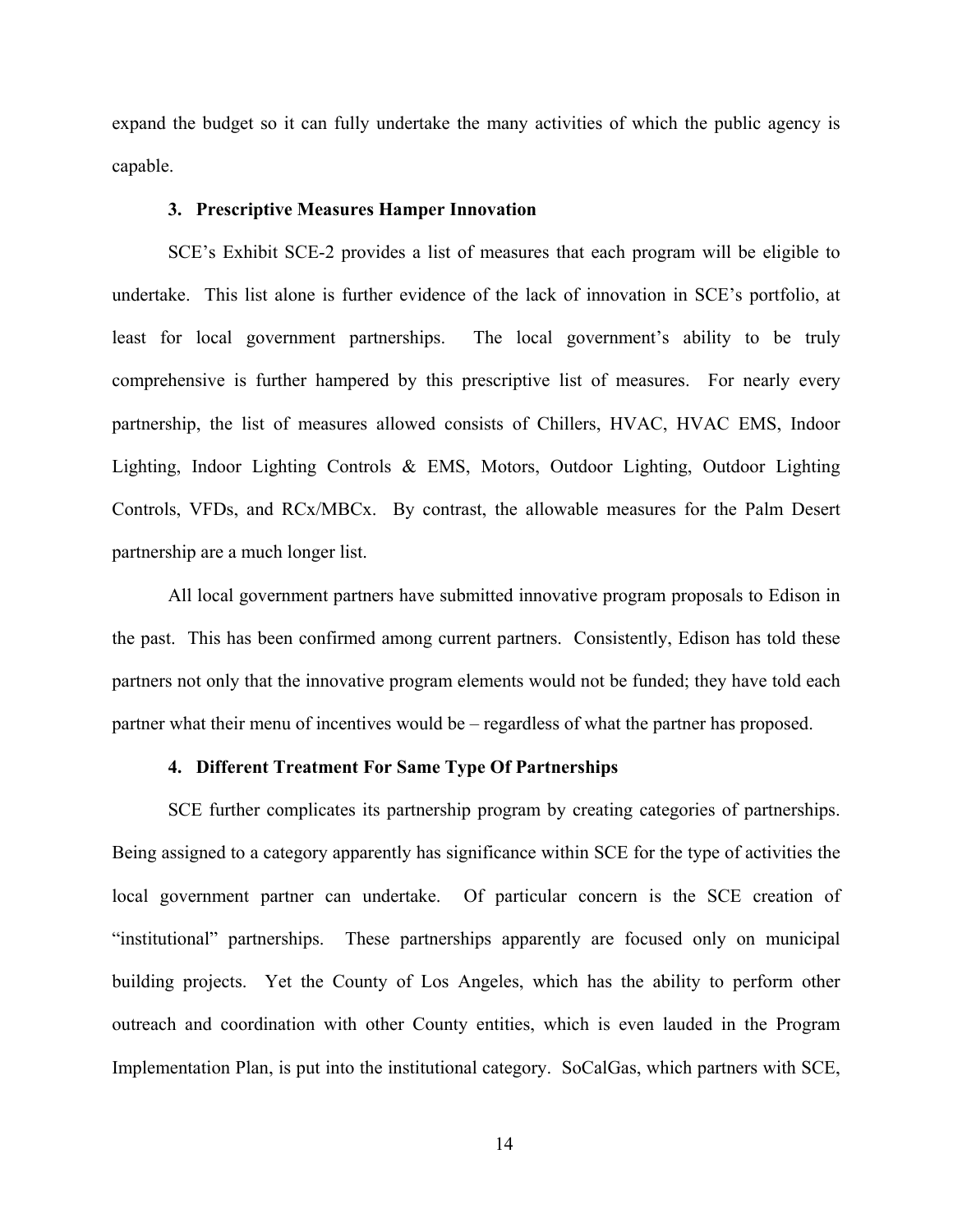does not create a similar distinction. To the County, Institutional Partner seems to be defined as "a partner who can find projects within their large infrastructure that qualify for incentives from the menu of prescribed measures that Edison has developed. This partner is not to get involved in other innovative programs."

A further concern with this type of artificial distinction is it creates an opportunity for SCE to create partnerships with other County departments or affiliates, under the argument that the County partnership is only institutional. This then allows SCE to create additional administrative positions. As mentioned earlier, the County since it began participating in public goods charge programs in 2002 has offered its energy management staff as an in-kind contribution to the program. Other local government partners have had the same experience. One partner reports finding by accident energy saving programs SCE is providing in its area. It has been this partner's method of operation to meet with those programs and figure out how to work together, but that is not always possible because SCE has competing goals for each program instead of developing rewards for mutual benefit. Similarly, the County of Los Angeles discovered that SCE account representatives were contacting other County departments and encouraging their participation in SCE's standard rebate programs instead of participating in the SCE/County partnership. This lack of coordination leads to duplication and more cost.

#### **5. On-Bill Financing Amount is Insufficient**

SCE proposes \$26 million for on-bill financing in the commercial sector, with no offering in the residential sector. Many local governments are going through the necessary steps to determine their ability to participate in the program. For others that can immediately participate, there is a great demand for on-bill financing. SCE should be required to provide more funding for this important tool.

15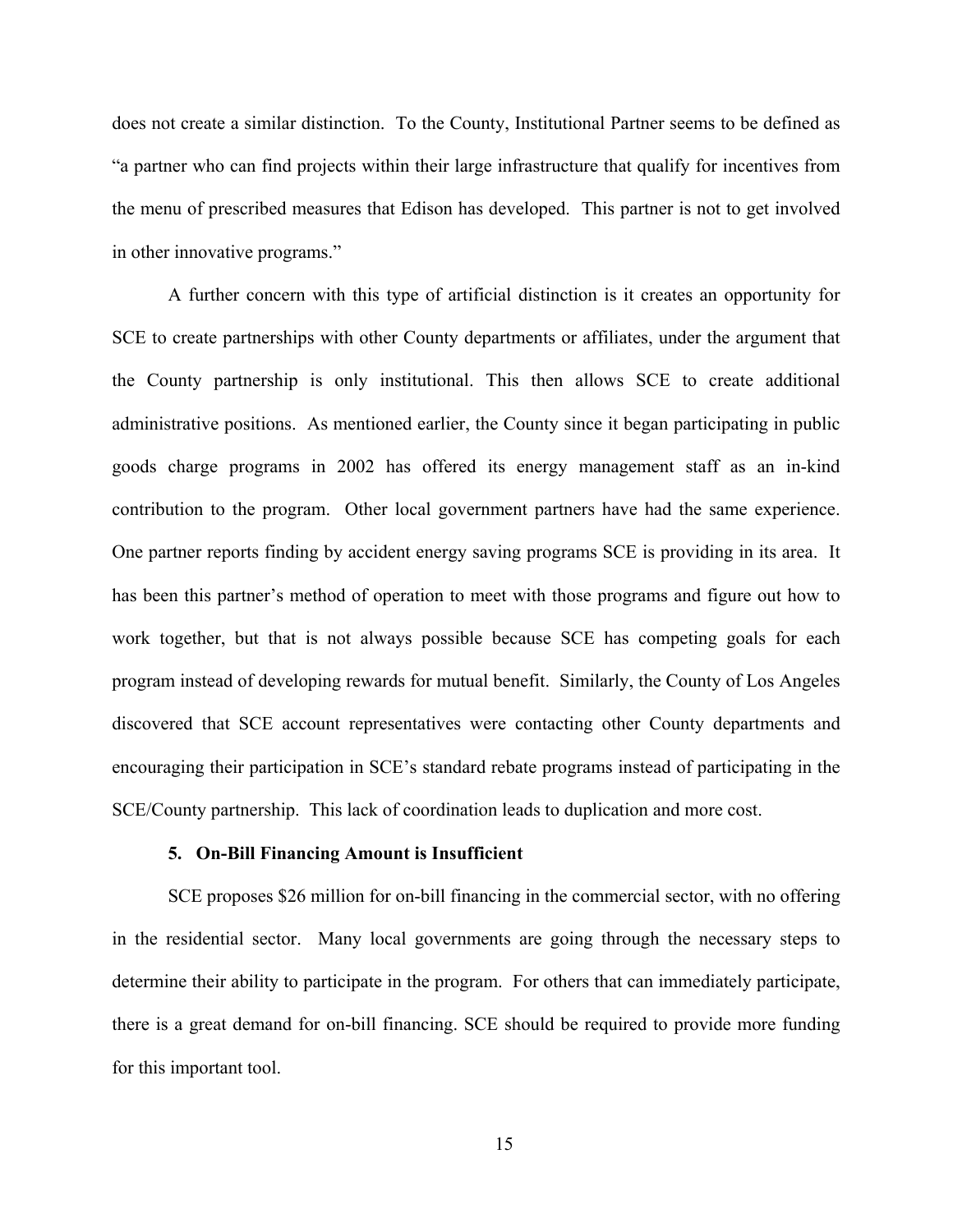#### **B. Pacific Gas & Electric**

The main area of concern with the PG&E filing in terms of local government programs is that it does not reflect proposals for innovative programs put forward by local government partners at PG&E's request. Furthermore, there was no opportunity for local government partners to review the PG&E filing before it was submitted, meaning the way in which partners learned that their innovative programs would not move forward was in reviewing the voluminous application for 2009-2011 program.

PG&E also, like Edison, appears to have created several new partnerships, many of them within the jurisdiction of prior partnerships. This can be a problem because some of the services that have been implemented in the current regional partnerships, for example the ABAG Energy Watch Partnership (e.g., Energy Assessment Reports and Energy Action Plans), will not be available for many local government agencies in the new paradigm of more partnerships. While agencies have viewed these as very valuable services that should be continued, they were not included in the recommended programs. In discussing this with PG&E, PG&E stated that it is up to the individual partnerships to decide if the partnership wants these services and if so, then it should include them in the requested list of services. However, individual partnerships do not feel they can include these because it will hurt their cost effectiveness. This may be a case where a broader regional agency (i.e., ABAG) could take on these "generic" services for the whole territory.

Immediately prior to submittal of its application, and certainly in the time since it was filed, PG&E has been asking/encouraging local government partnerships to use the third parties for their direct install programs, rather than the local governments themselves contracting out that activity, as has happened historically. PG&E is systematically picking at the government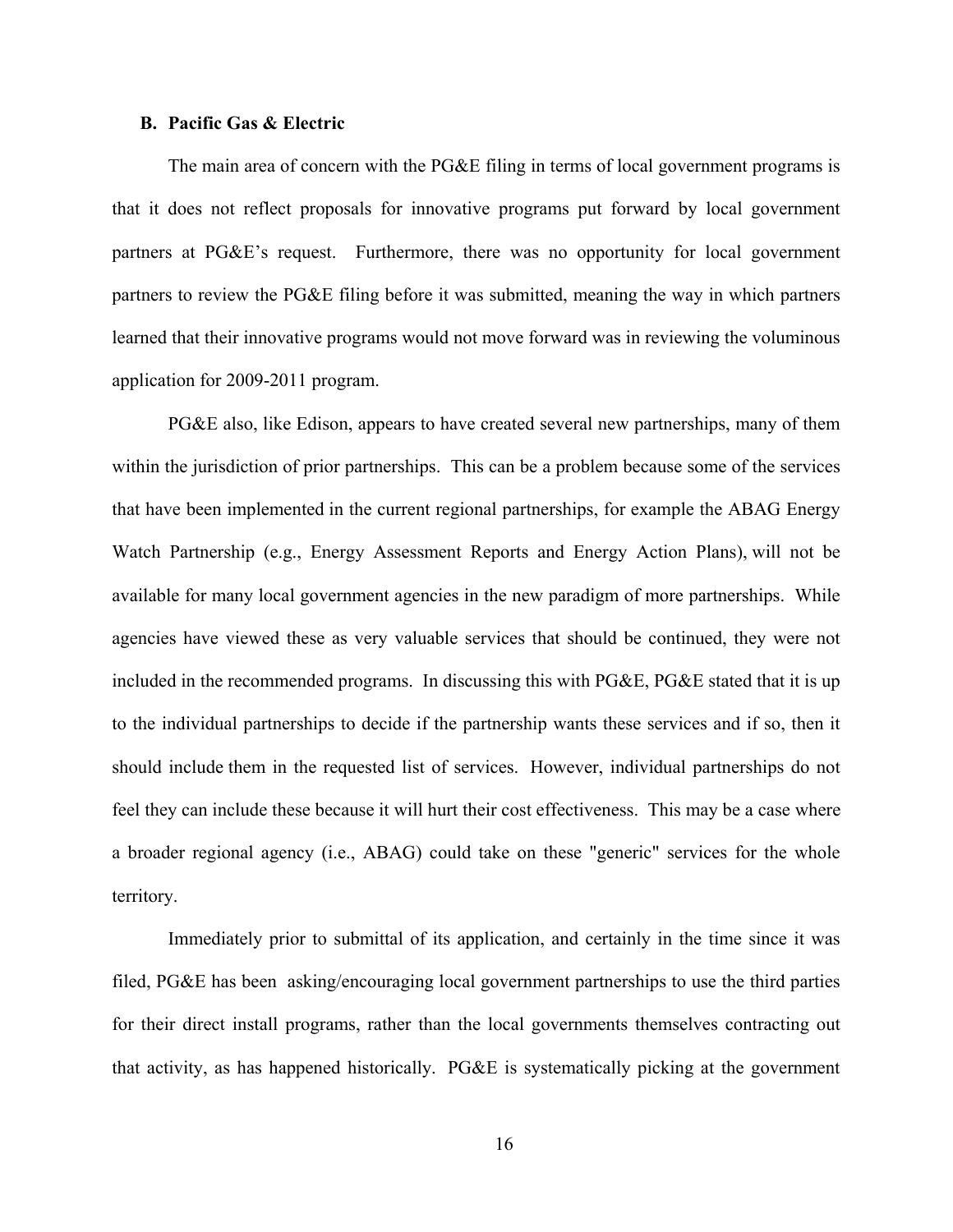partners' proposed budgets and stating that the allocations will be for the third party activities, rather than the local government partnerships. Many local governments are resisting this, but it shows how PG&E is consistently changing the rules after it submitted the portfolio proposal.

PG&E did request proposals from local government partners for innovative programs. However, those proposals were almost unanimously not reflected in the application filed with the Commission. PG&E has told the local government partners that it does not intend to negotiate the inclusion of innovative programs until the Commission approves the 2009-2011 applications. This effectively leaves about half the program cycle to actually undertake any of these innovative ideas, given the expected Commission approval in April 2009, and the subsequent negotiations and contract approvals. A better course would be for PG&E to include innovative ideas in the budget included in the supplemental filing it will be required to make in the next month or two, so that those programs can be negotiated in advance.

#### **C. Southern California Gas**

 The LGSEC has far fewer concerns with the Southern California Gas application. The primary issue specific to this application is why the budget amounts are not provided for each partnership. (See table below.) It is difficult for partnerships to plan if they do not have even an idea of their budget. Additionally, SoCalGas does not attribute savings goals to individual partnerships, but rather says the savings will come through the resource programs. This makes it difficult to determine the cost-effectiveness of individual programs, but may yield results if local governments can leverage pilot projects or benefit from peer to peer projects.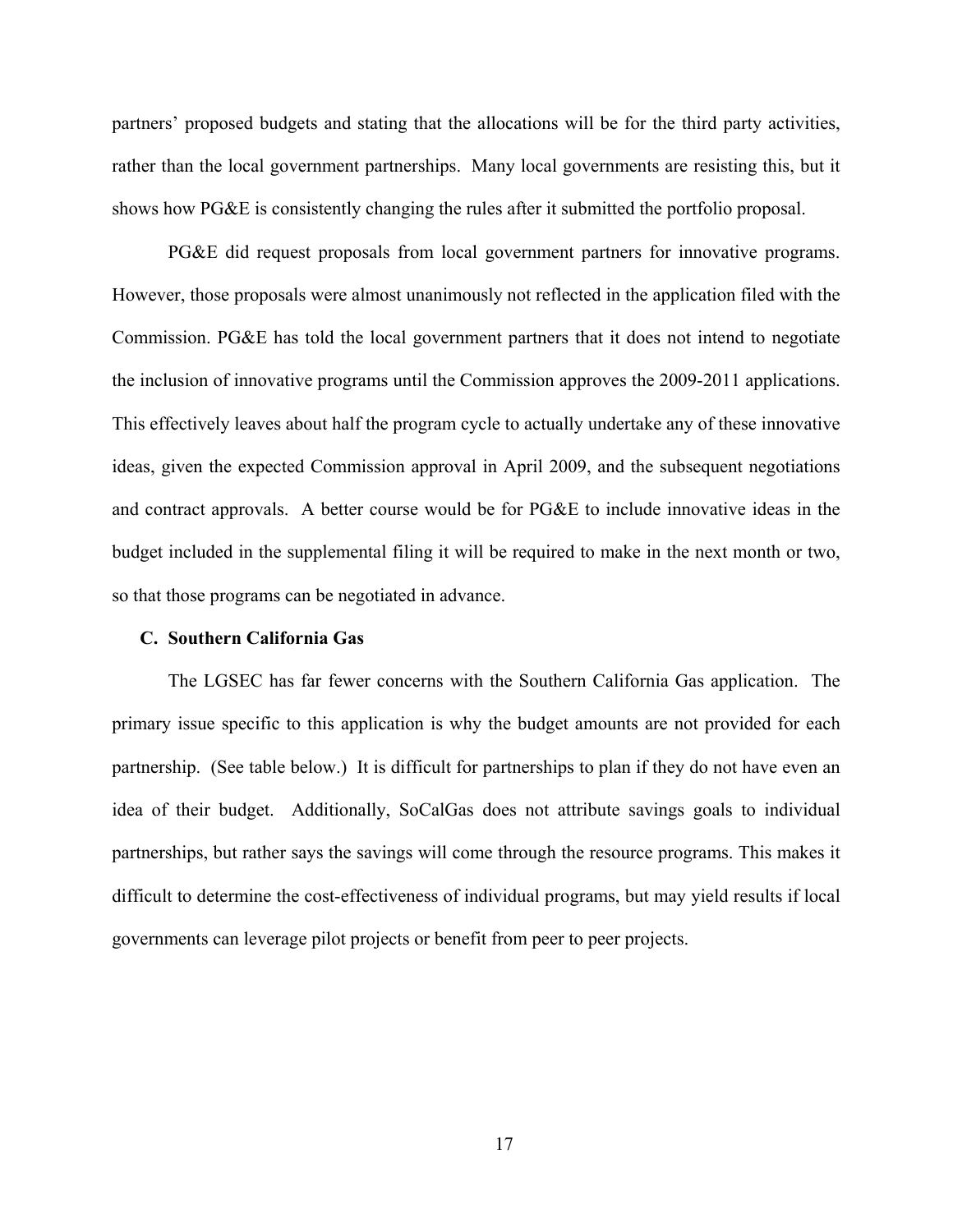|                                 |      |            |  |              |  |                |  | Total 2009-2011 |  |
|---------------------------------|------|------------|--|--------------|--|----------------|--|-----------------|--|
|                                 | 2009 |            |  | 2010         |  | 2011           |  | Program Cycle   |  |
| <b>IOU Program</b>              |      |            |  |              |  |                |  | <b>Budget</b>   |  |
| Core Programs                   |      | 46.029.536 |  | 48.230.899   |  | 50.250.167     |  | 144.510.602     |  |
| Partnership Programs            |      | 2.137.529  |  | 2.173.098    |  | 2.137.529      |  | 6,448,156       |  |
| <b>Third Party Programs</b>     |      | 12.971.977 |  | 13.522.318   |  | 14.027.135     |  | 40.521.430      |  |
| Strategic Plan Programs         |      | 9.607.707  |  | 9.530.437    |  | $9,653,406$ \$ |  | 28,791.549      |  |
| <b>Total IOU Program Budget</b> |      | 70,746,749 |  | 73.456.751   |  | 76.068.237     |  | 220.271.738     |  |
| Total IOU/CPUC EM&V Budget      |      | 5.217.523  |  | 5.456.801    |  | 5.676.287      |  | 16.350.611      |  |
| Total IOU Portfolio Budget      |      | 75.964.272 |  | 78.913.553 S |  | 81.744.524     |  | 236.622.349     |  |

# Table 1-6: 2009-2011 Proposed Budget

## **D. San Diego Gas & Electric**

 The LGSEC does not offer any comments on issues specific to the SDG&E application at this time.

# **IV. CONCLUSIONS AND RECOMMENDED CPUC ACTION**

## **A. Conclusions**

The LGSEC review of the utility applications for 2009-20011 energy efficiency programs

yields several conclusions:

- ♦Multiple program administrators have different structures for local government programs, and different approaches.
- ♦Regional opportunities are being overlooked in favor of new partnerships with individual cities. This contradicts State policy direction for regional collaboration, and creates opportunities for additional utility administrative costs.
- ♦Innovation is not being encouraged with local government partnerships. Local government proposals are not fully considered.
- ♦The partnerships continue, after all these years, to not be true collaborations. While there may be individual exceptions, the rule is that the utilities crunch numbers in back rooms and present final products to the CPUC without agreement from the partners.
- ♦Priority for funding has gone to the utilities themselves while they have kept existing successful partnerships at a status quo level – unable to effectively expand their services and possibly having to re-trench, at least for Edison partnerships.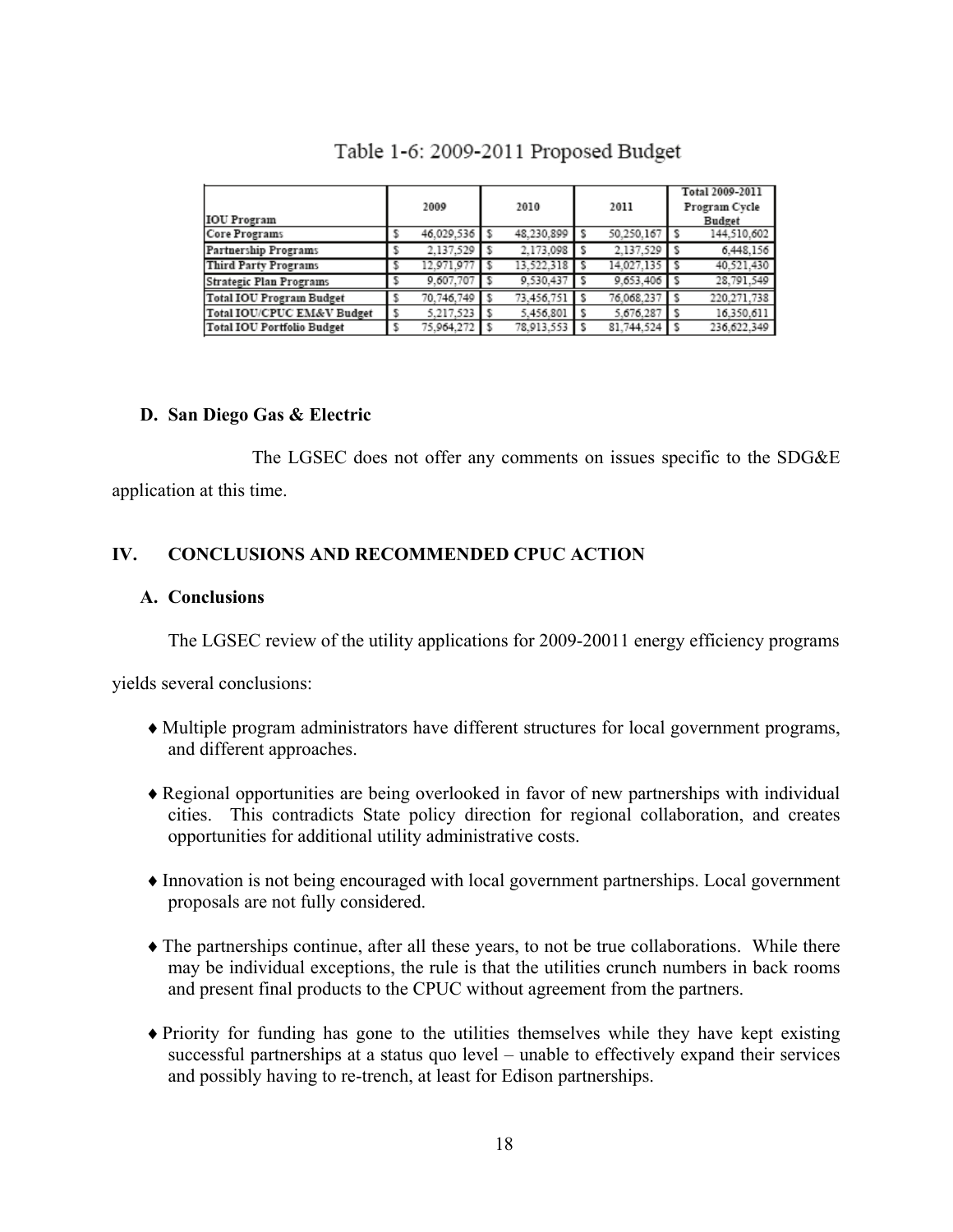The State's expectations for local government assistance in achieving energy efficiency goals, which are a subset of broader climate change goals, are great. While the proposed local government partnerships may appear at first reading to harness the resources of local governments, closer inspection reveals that they are not comprehensive, nor are they innovative. Particularly in the case of Edison, local governments are being squeezed into a one-size-fits-all mold, regardless of organizational capacity and history of developing and implementing energy efficiency and other sustainability programs. The regional and contract aspects of Southern California government structure create a web of public infrastructure that can benefit from energy efficiency improvements if a more innovative approach is taken.

#### **B. Recommended Commission Actions**

 The Commission must obtain a better understanding of utility costs, particularly SCE administrative costs. The Commission should not approve any energy efficiency programs that are top-heavy with administrative costs, particularly when some local government partners are providing program administration and project management services as in-kind contributions.

 The financial costs to develop, amend, adopt, and implement building and planning codes that promote energy efficiency and climate change objectives must be funded or they will not happen under the current budgetary conditions. The use of Public Good Charge funds for this effort should be considered as a direct disbursement to local government and considered a high priority measure if energy efficiency and climate change goals are to be achieved.

 The Commission should consider a different administrative structure for local government partnerships, particularly in light of AB 32 implementation. The LGSEC has made extensive comments on this in the context of the draft Energy Efficiency Strategic Plan, R.08-07-

19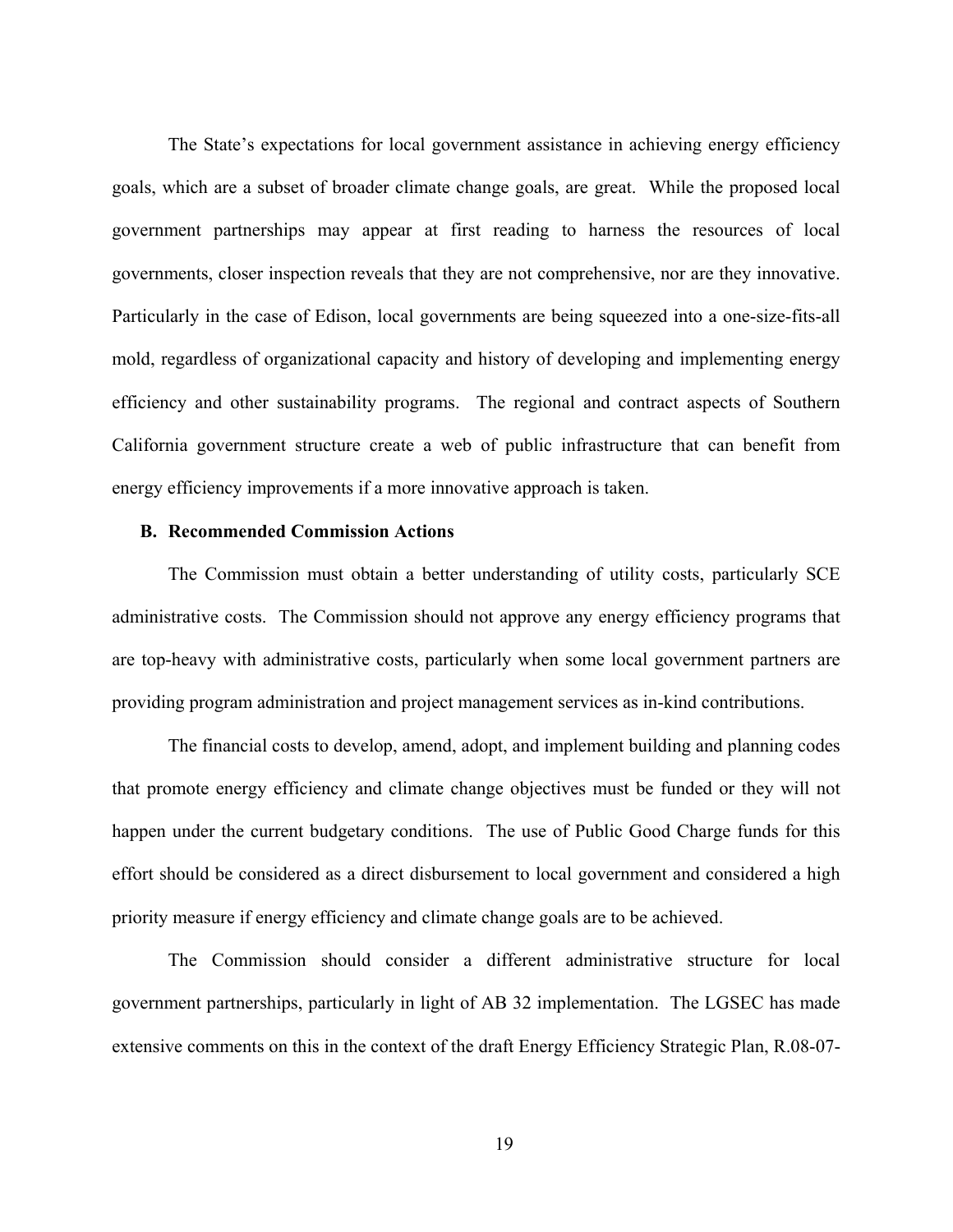$011<sup>8</sup>$  To summarize those comments, a different administrative approach will be required moving forward that addresses the range of issues encompassed in AB 32 implementation, including energy efficiency. As an interim step, the CPUC should facilitate the development of regional sustainability offices that have, as part of their mission, the development and delivery of energy efficiency programs. The CPUC could use as a starting point interested, existing local government partnerships that have a regional focus, or the California Center for Sustainable Energy in the San Diego region. The process moving forward for implementing both energy efficiency and climate policies should be modified to accommodate smaller stakeholders. In particular, the CPUC should work with sister agencies to identify a central, neutral clearinghouse for coordinating these efforts.

Dated: August 28, 2008 Respectfully submitted,

 $\overline{a}$ 

Jody Inder By:

Jody S. London

Jody London Consulting P.O. Box 3629 Oakland, California 94609 Telephone: (510) 459-0667 E-mail: jody london consulting@earthlink.net

For THE LOCAL GOVERNMENT SUSTAINABLE ENERGY COALITION

<sup>&</sup>lt;sup>8</sup> See in R.08-07-011/A.08-06-004 *Comments of the Local Government Sustainable Energy Coalition on the Draft Strategic Energy Efficiency Plan*, July 31, 2008, and *Reply Comments of the Local Government Sustainable Energy Coalition on the Draft Strategic Energy Efficiency Plan*, August 7, 2008.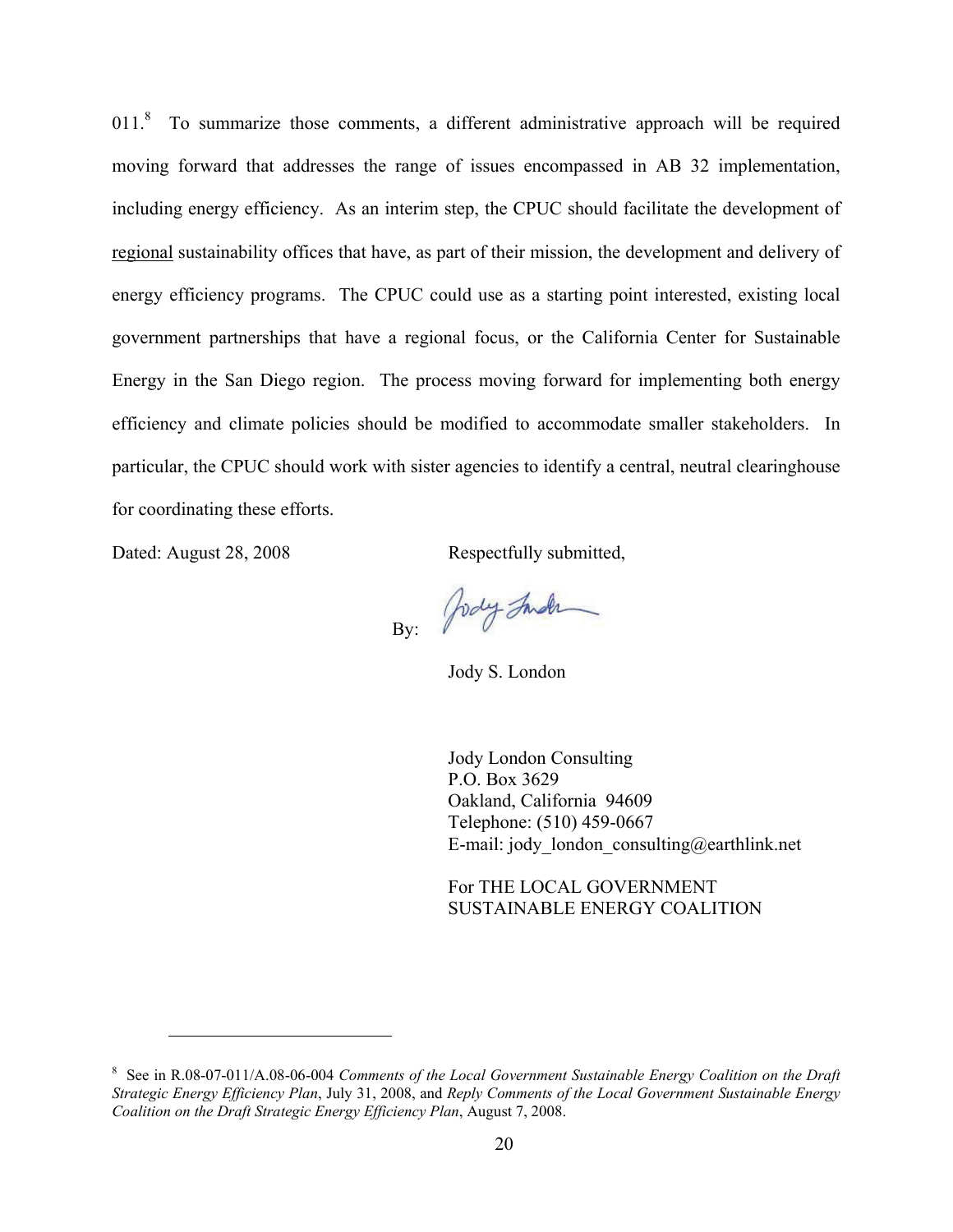# ATTACHMENT A

# Sample of Innovative Proposals from Local Government Organizations<sup>9</sup>

|                | Proposing Entity    | Program Description                                                                                                                       |  |  |  |
|----------------|---------------------|-------------------------------------------------------------------------------------------------------------------------------------------|--|--|--|
|                |                     | Strategic Planning, Development, and Coordination                                                                                         |  |  |  |
| 1.             | <b>Green Cities</b> | Develop community-wide strategic plans for energy efficiency and                                                                          |  |  |  |
|                | California          | greenhouse gas reduction. Plans will be specific to market sectors, and                                                                   |  |  |  |
|                |                     | would include elements to: develop proposals for funding from non-                                                                        |  |  |  |
|                |                     | IOU sources, such as BAAQMD, US EPA, US DOE and private                                                                                   |  |  |  |
|                |                     | foundations; facilitate programs like the Cambridge Energy Alliance<br>which is characterized by community-based, predominantly privately |  |  |  |
|                |                     | financed energy efficiency and renewables effort that leverages PGC                                                                       |  |  |  |
|                |                     | funds and seeks deep penetration in all customer classes; conduct                                                                         |  |  |  |
|                |                     | ongoing community-wide performance tracking and evaluations                                                                               |  |  |  |
|                |                     | including residential and commercial energy programs and community                                                                        |  |  |  |
|                |                     | energy consumption; prepare a blue print for engagement of local                                                                          |  |  |  |
|                |                     | governments in regional partnerships and energy programs; include                                                                         |  |  |  |
|                |                     | affiliate agencies such as local school districts, water and wastewater                                                                   |  |  |  |
|                |                     | departments, and transit authorities to access existing programs and                                                                      |  |  |  |
|                |                     | resources.                                                                                                                                |  |  |  |
| 2.             | East Bay Energy     | Green Jobs. Match qualified employee applicants with green energy                                                                         |  |  |  |
|                | Watch               | and technology businesses in the corridor, bridge educational and<br>training systems, develop an interactive website for employers and   |  |  |  |
|                |                     | potential employees, fund development for developing pilots and                                                                           |  |  |  |
|                |                     | institutionalizing workforce development for green jobs.                                                                                  |  |  |  |
| 3 <sub>1</sub> | Multiple            | Low Income strategies that will see that the various services already                                                                     |  |  |  |
|                |                     | available are coordinated locally to ensure greatest impact.                                                                              |  |  |  |
| 4.             | County of Los       | "Energy Resource Manager" for Los Angeles County "affiliate"                                                                              |  |  |  |
|                | Angeles             | organizations." Affiliate organizations are those that have some                                                                          |  |  |  |
|                |                     | operating relation to the Los Angeles County Board of Supervisors, but                                                                    |  |  |  |
|                |                     | have independent budgets, and have little or no dedicated energy                                                                          |  |  |  |
|                |                     | management resources. The Energy Resource Manager would work<br>with these affiliate organizations to identify energy efficiency projects |  |  |  |
|                |                     | in their facilities. Because there is little or no dedicated energy                                                                       |  |  |  |
|                |                     | resource, it is likely that cost-effective projects are not being                                                                         |  |  |  |
|                |                     | implemented. Puget Sound Energy manages a similar "Energy                                                                                 |  |  |  |
|                |                     | Resource Manager" program and has stated they see an approximate 2-                                                                       |  |  |  |
|                |                     | 3 year payback on this investment.                                                                                                        |  |  |  |

 $\overline{a}$ 

<sup>&</sup>lt;sup>9</sup> This is a partial list of proposals for "innovative" energy efficiency programs from local government partners and local government organizations working on broader sustainability issues.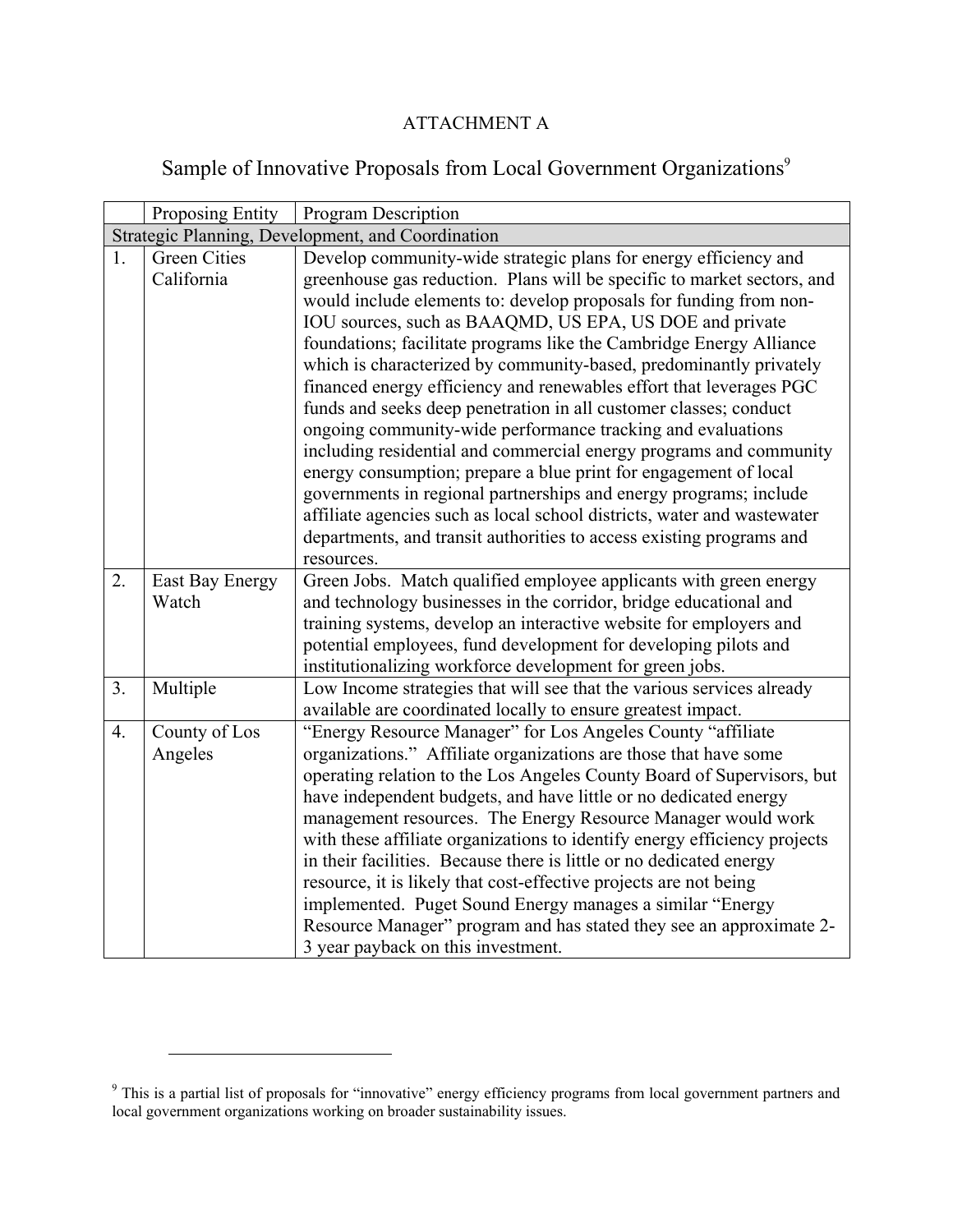| 5 <sub>1</sub> | County of Los          | Regional Energy Office – develop a regional entity to provide benefits     |
|----------------|------------------------|----------------------------------------------------------------------------|
|                | Angeles, and           | and services to those public agencies that are not part of an existing     |
|                | Ventura County         | Local Government Partnership. A single, regional energy (or                |
|                | <b>Regional Energy</b> | sustainability) entity, working in conjunction with all local government   |
|                | Alliance               | entities and the local utilities, could more cost effectively bring myriad |
|                |                        | local agencies up to speed on energy efficiency best practices and         |
|                |                        | project implementation.                                                    |
| 6.             | <b>East Bay Energy</b> | On-Bill Financing Pilot Project - Provide direct installation of energy    |
|                | Watch                  | efficiency hardware for small commercial customers.                        |
| 7.             | Silicon Valley         | Evaluation, Measurement, & Verification - SVEW proposes initiating         |
|                | <b>Energy Watch</b>    | EM&V at the outset of the program, in order to improve program             |
|                |                        | performance by supplying timely 3rd-party feedback throughout the          |
|                |                        | course of the program. It is anticipated this will entail some cost        |
|                |                        | beyond EM&V costs separately budgeted by PG&E for this                     |
|                |                        | partnership.                                                               |
| 8.             | Ventura County         | Coordination and technical support provided to County Planning             |
|                | <b>Regional Energy</b> | Department to create Build it Green website to further integrate energy    |
|                | Alliance               | efficiency, green design and sustainable planning efforts throughout the   |
|                |                        | region.                                                                    |
|                | Codes and Standards    |                                                                            |
| 9.             | Multiple               | Define a proposed set of regional energy and green building standards      |
|                |                        | that would facilitate increased regional consistency in energy and green   |
|                |                        | building policy, and continued adoption of leading best practices in       |
|                |                        | same.                                                                      |
| 10.            | East Bay Energy        | Regional and replicable approach to building upon Berkeley's expertise     |
|                | Watch                  | in time-of-sale and renovation ordinances (RECO and CECO) to               |
|                |                        | improving the energy efficiency of existing buildings, while also          |
|                |                        | "helping to make local codes more consistent community-to-                 |
|                |                        | community."                                                                |
| 11.            | East Bay Energy        | Pilot to offer a commissioning agent at large for all new construction or  |
|                | Watch                  | major renovations. Improve local enforcement of energy codes through       |
|                |                        | its training program                                                       |
| 12.            | East Bay Energy        | RECOPlus -- significantly leverage funding with existing funds from        |
|                | Watch                  | fees paid by home buyers under the city ordinance. In addition to the      |
|                |                        | ordinance- required home energy efficiency inspections, RECOPlus           |
|                |                        | will directly install CFL porch lights and provide new home buyers         |
|                |                        | with energy efficiency education, and link customers with appropriate      |
|                |                        | rebates as they make upgrades to their properties.                         |
| 13.            | Association of         | Provide increased levels of technical support to develop green building    |
|                | Monterey Bay           | programs for the 18 jurisdictions that do not have one in place            |
|                |                        |                                                                            |
|                | Area                   | currently.                                                                 |
|                | Governments            |                                                                            |
| 14.            | City of San            | Develop codes and standards in the Permit Review Process to achieve        |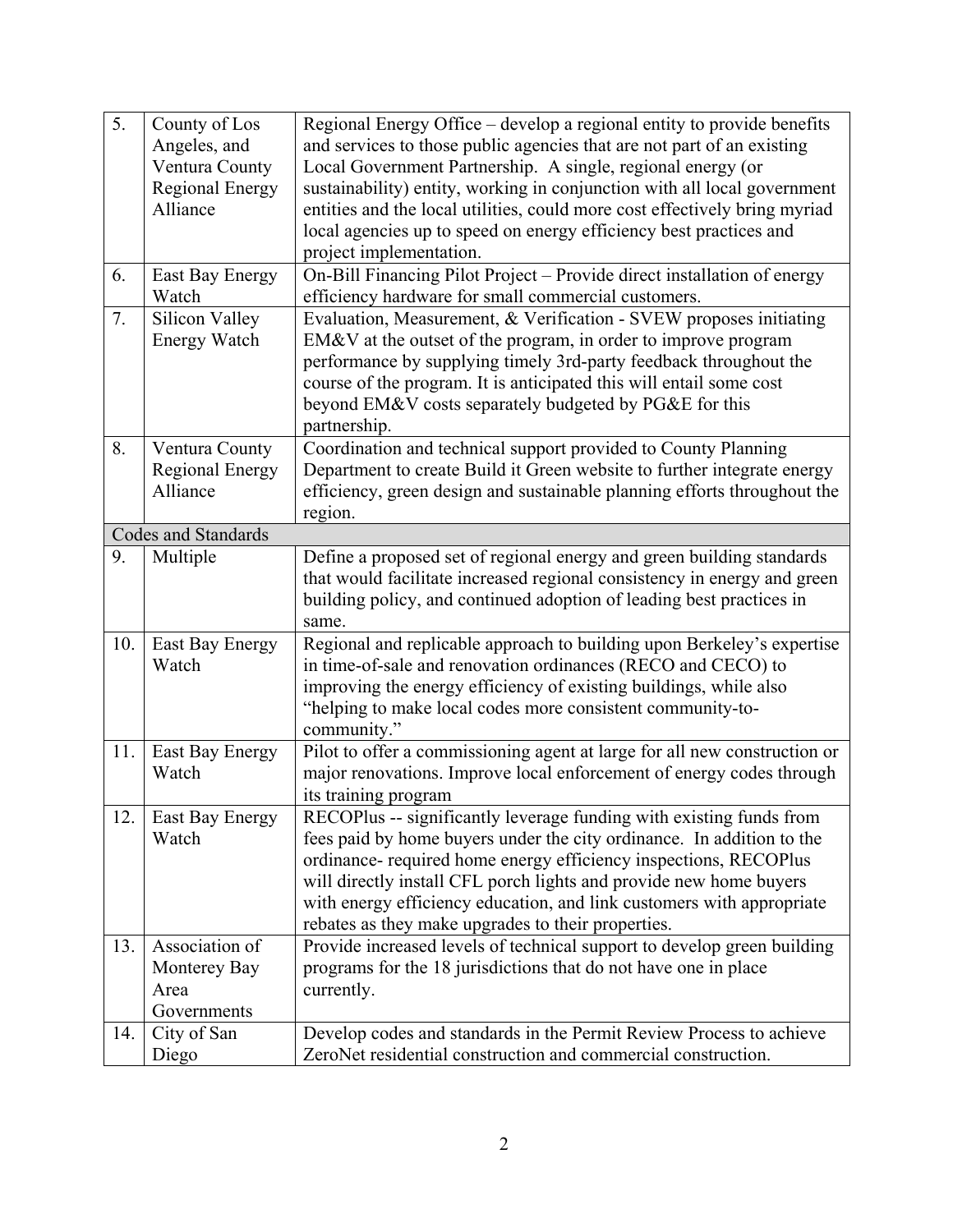| 15. | Ventura County              | Provide technical support through design review of new plans by a         |
|-----|-----------------------------|---------------------------------------------------------------------------|
|     | <b>Regional Energy</b>      | certified energy manager. Meetings are held at the convenience of the     |
|     | Alliance                    | building owner/project developer to discuss the options and               |
|     |                             | opportunities of leverage new technology with codes and standards.        |
|     |                             | Design review meeting is held prior to the plan check process to ensure   |
|     |                             | that best technology/best practices can be applied.                       |
| 16. | Ventura County              | Regional energy office provides point of contact for local "green"        |
|     | <b>Regional Energy</b>      | mortgage brokers and insurance providers seeking coordination and         |
|     | Alliance                    | introduction to new and remodeled construction projects. Regional         |
|     |                             | energy office acts as a conduit of information and is helping to build    |
|     |                             | capacity for complimentary financing opportunities                        |
|     |                             | Integrative Approach for Zero Net Energy New and Existing Buildings       |
| 17. | Silicon Valley              | SVEW will implement a program in collaboration with Build It Green        |
|     | <b>Energy Watch</b>         | to harness local governments' land use permitting powers and interest     |
|     |                             | in green building to pilot a regional local government residential green  |
|     |                             | building incentive program. Carbon Free Future will offer two types of    |
|     |                             | local government assistance: (1) Planning grants supporting               |
|     |                             | development of incentive mechanisms, ICLEI-template Climate Action        |
|     |                             | Plans, or Finance District planning. (2) Performance payments for         |
|     |                             | homes built or improved to green standards will be offered both to        |
|     |                             | builders and to participating agencies who utilize programs, policies, or |
|     |                             | non-monetary incentives.                                                  |
| 18. | East Bay Energy             | Partnership offers a commissioning agent at large. Lets member cities     |
|     | Watch                       |                                                                           |
|     |                             | require commissioning of any new projects without forcing the builder     |
|     |                             | to absorb all of the commissioning costs.                                 |
|     | <b>Resource Integration</b> |                                                                           |
| 19. | County of Los               | Water Utility Retro-commissioning - retro-commission a segment of         |
|     | Angeles                     | the County Waterworks and Wastewater Treatment Divisions. There           |
|     |                             | are a number of measures not identified in SCE's "menu" of incentive      |
|     |                             | measures that could be implemented in water systems. These include        |
|     |                             | but are not limited to: systems monitoring, operating schedule changes,   |
|     |                             | pumping system optimization, advanced controls, storage system            |
|     |                             | improvements, monitoring-based commissioning and maintenance              |
|     |                             | scheduling.                                                               |
| 20. | Association of              | Solar Hot Water Deployment -- Develop and manage an incentive             |
|     | Monterey Bay                | program to install solar hot water heaters on homes in the AMBAG          |
|     | Area                        | region.                                                                   |
|     | Governments                 |                                                                           |
| 21. | Association of              | Solar Technical Assistance -- Provide technical support to AMBAG's        |
|     | Monterey Bay                | 21 jurisdictions to develop solar energy systems to support the full      |
|     | Area                        | jurisdictional demand. Also provide assistance to large member cities     |
|     | Governments                 | to develop financing for solar on homes following the Berkeley model.     |
| 22. | Association of              | Demand Response Training -- Provide a series of trainings to the 21       |
|     | Monterey Bay                | AMBAG jurisdictions on the applications and benefits of Demand            |
|     | Area                        | Response.                                                                 |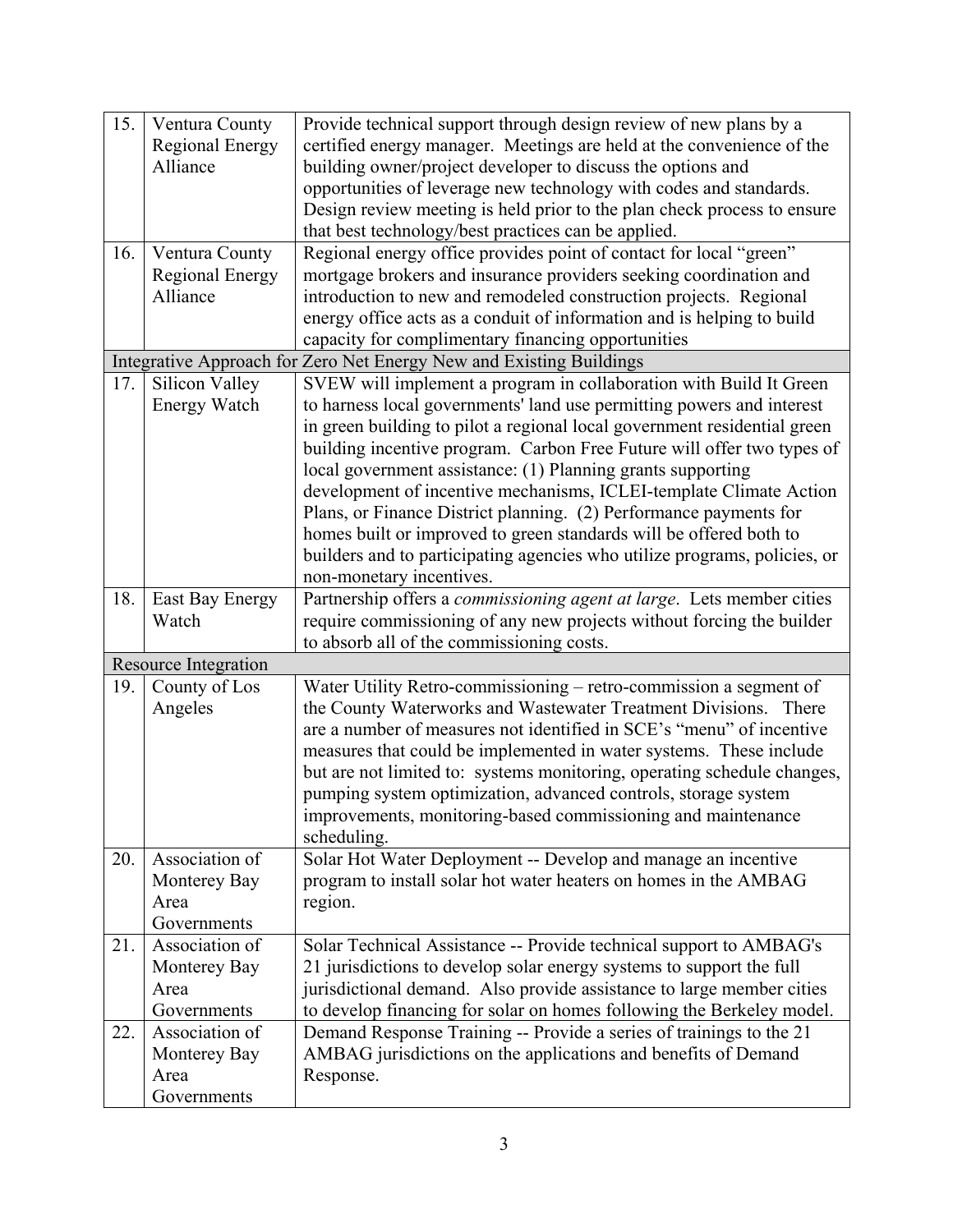| 23. | Association of<br>Monterey Bay<br>Area                | Replace all antiquated irrigation controllers in local regional and<br>neighborhood parks with weather-based controllers to conserve water<br>and energy.                                                                                                                                                                                                                                                                                               |
|-----|-------------------------------------------------------|---------------------------------------------------------------------------------------------------------------------------------------------------------------------------------------------------------------------------------------------------------------------------------------------------------------------------------------------------------------------------------------------------------------------------------------------------------|
|     | Governments                                           |                                                                                                                                                                                                                                                                                                                                                                                                                                                         |
| 24. | Association of<br>Monterey Bay<br>Area<br>Governments | Complete a regional emissions inventory for Santa Cruz, Monterey and<br>San Benito Counties. Support greenhouse gas emission inventory<br>development for the 21 AMBAG jurisdictions.                                                                                                                                                                                                                                                                   |
| 25. | Ventura County                                        | Regional energy office working in collaboration with Resource                                                                                                                                                                                                                                                                                                                                                                                           |
|     | <b>Regional Energy</b><br>Alliance                    | Conservation District for mobile water/energy lab to be available to<br>agricultural and large water customers. The "one stop shot" approach<br>has potential opportunity to integrate water, electricity, natural gas, and<br>green waste components.                                                                                                                                                                                                  |
| 26. | Ventura County                                        | Advance a case study/best practice approach to gymnasium lighting                                                                                                                                                                                                                                                                                                                                                                                       |
|     | <b>Regional Energy</b>                                | and pool operations for school districts. Through economies of scale                                                                                                                                                                                                                                                                                                                                                                                    |
|     | Alliance                                              | and bundling similar projects through a regional energy office, new                                                                                                                                                                                                                                                                                                                                                                                     |
|     |                                                       | technologies can be advanced and energy savings achieved.                                                                                                                                                                                                                                                                                                                                                                                               |
|     | <b>HVAC</b> and Refrigeration Early Retirement        |                                                                                                                                                                                                                                                                                                                                                                                                                                                         |
| 27. | East Bay Energy<br>Watch                              | HVAC Retirement Program: is an upstream program that works with<br>vendors to push HVAC replacement of equipment that is 10 years or<br>older. Incentives will be based on the existing equipment with a goal<br>of pushing paybacks to less than 4 years. Existing equipment will be<br>used for the baseline, thereby generating sufficient incentives to replace<br>the older units before they fail.                                                |
|     |                                                       | Community Development, Outreach, and Marketing                                                                                                                                                                                                                                                                                                                                                                                                          |
| 28. | East Bay Energy<br>Watch                              | Integrated Environmental Marketing and Outreach -- Smart Biz is an<br>existing non-resource program that should be expanded. The program<br>uses an integrated environmental services and climate protection model<br>to green targeted sectors in a community, in which "one-stop -<br>shopping" is taken directly to these targeted businesses.                                                                                                       |
| 29. | East Bay Energy<br>Watch                              | Enhanced Realtor Outreach -- Marketing, outreach, energy education<br>and staffing for Realtors to support energy efficiency measures and<br>programs, including High Performance Homes and other efficiency<br>programs. Target outreach to ALL homeowners, not just buyers and<br>sellers. Leverage existing and new contacts, mailings and other<br>marketing mechanisms typically used by local Realtor associations and<br>associated professions. |
| 30. | East Bay Energy<br>Watch                              | Use public access stations to broadcast training content prepared by<br>PG&E (from other funding sources) as a form of outreach and<br>education.                                                                                                                                                                                                                                                                                                       |
| 31. | East Bay Energy<br>Watch                              | Neighborhood Saturation Projects -- advocate for high percentages of<br>participation for residential and small business neighborhoods to<br>complete comprehensive retrofits, possibly leading to demand response<br>programs.                                                                                                                                                                                                                         |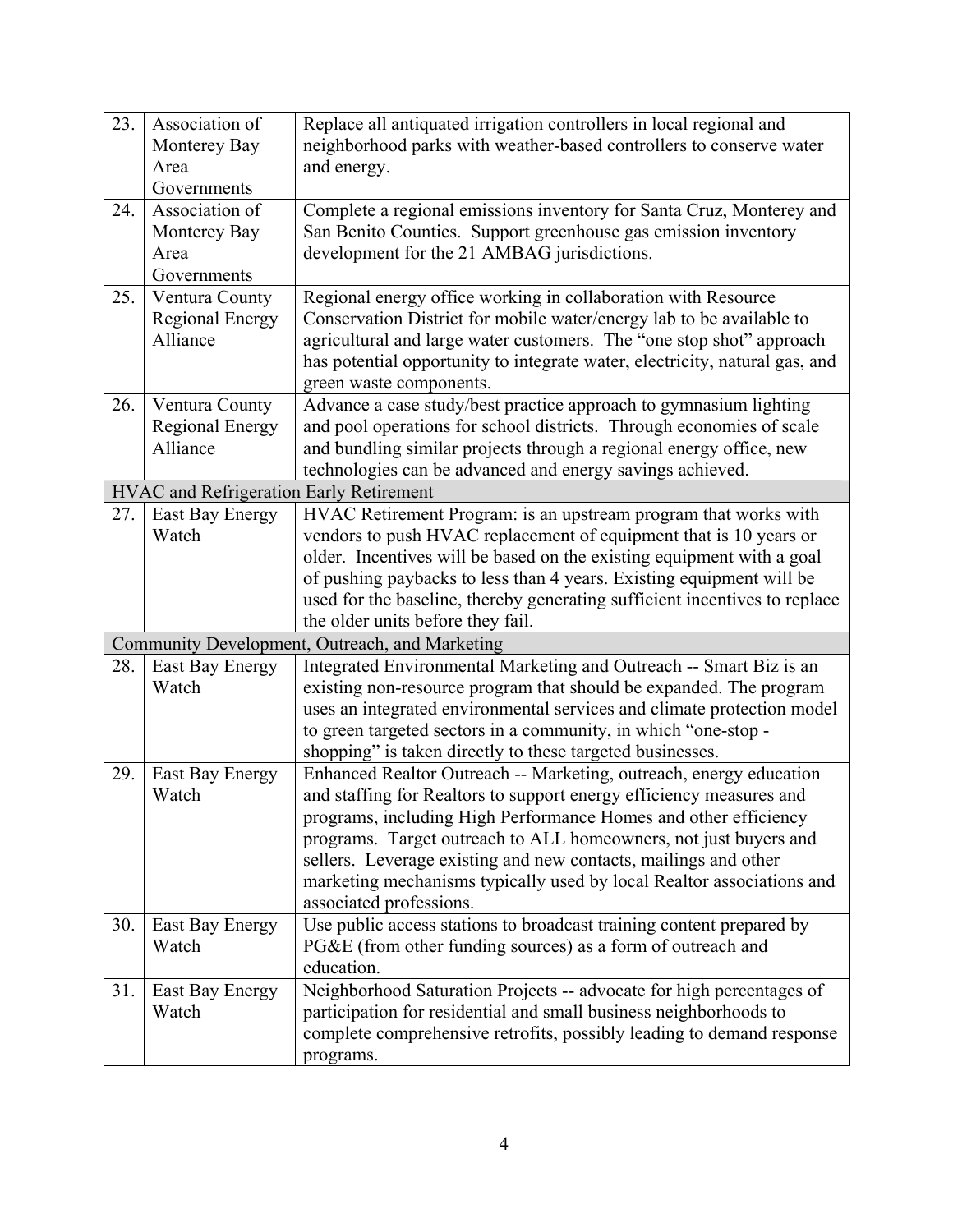| 32. | East Bay Energy<br>Watch | Emerging Technology Research and Development – Pay organizations<br>like the California Lighting Technology Center, the Department of<br>Energy's National Laboratories and the Electric Power Research<br>Institute to deliver timely and relevant expert assistance when local<br>government staffs need to create solutions that stand up to testing and<br>scrutiny. |
|-----|--------------------------|--------------------------------------------------------------------------------------------------------------------------------------------------------------------------------------------------------------------------------------------------------------------------------------------------------------------------------------------------------------------------|
| 33. | East Bay Energy<br>Watch | District Energy Research Pilot -- Study the subject to help cities<br>determine if distributed energy downtown warrants further<br>consideration.                                                                                                                                                                                                                        |
| 34. | East Bay Energy<br>Watch | Solar map -- allow property owners obtain quick assessments for solar<br>potential and provide referrals to renewable and energy efficiency<br>service providers.                                                                                                                                                                                                        |
| 35. | City of San<br>Diego     | Provide technical support to City Planning Community Investment<br>Department in implementing plan that requires investment in green<br>building and green neighborhood practices. Assist in raising awareness<br>through Community Planning Groups about sustainable building<br>design.                                                                                |
| 36. | East Bay Energy<br>Watch | On-line Rebates and City-Marketed Energy Efficiency – makes use of<br>existing city interactions with their constituents to market energy<br>efficiency in libraries, community centers, fire stations, etc.                                                                                                                                                             |
| 37. | City of San<br>Diego     | "Green City San Diego" will highlight and replicate best in class<br>energy and water reductions; "Green Schools" and the annual "Youth<br>Forum" will bring information to high school students; and peer-to-peer<br>exchanges at the regional, state and national levels will transfer case<br>studies.                                                                |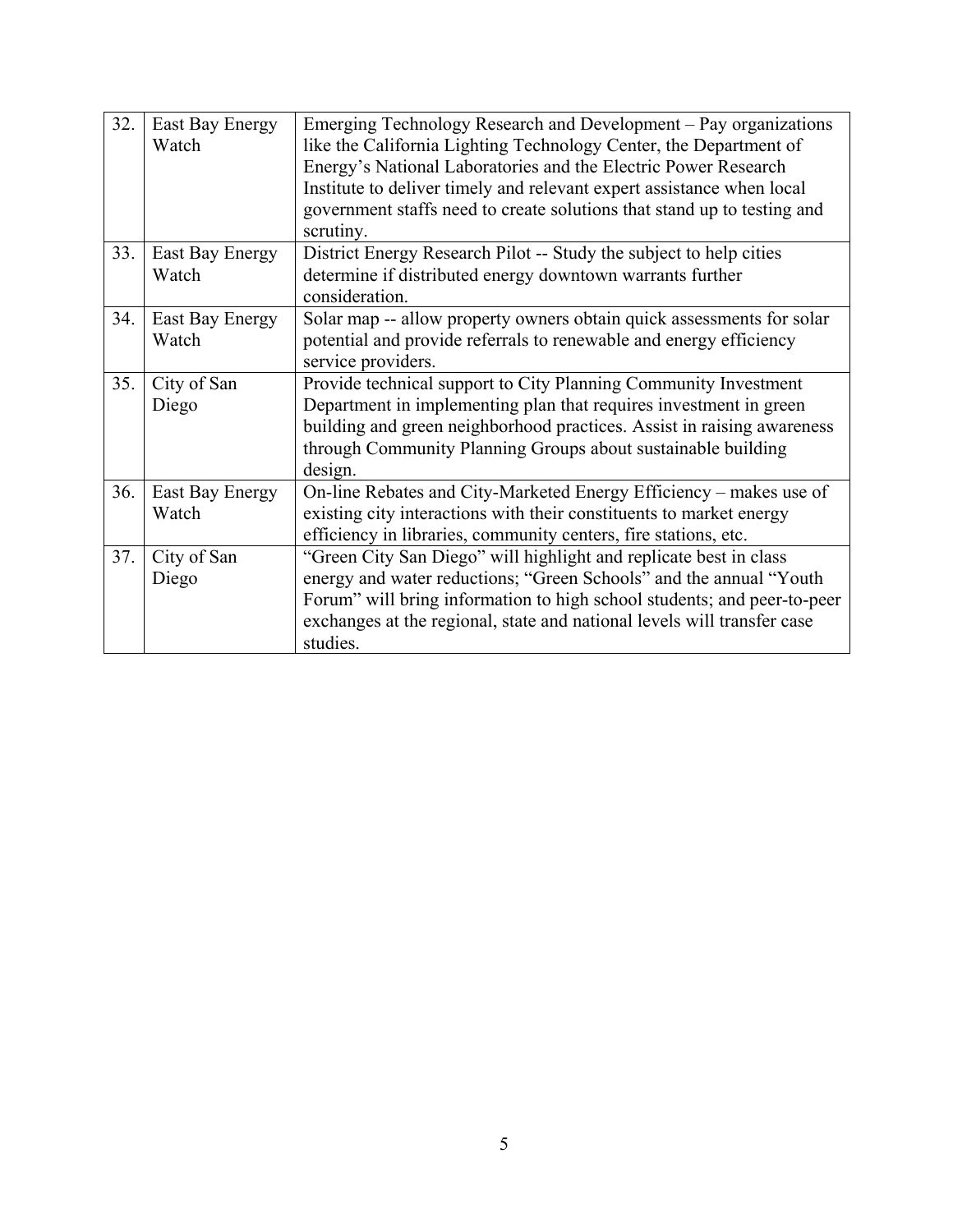|     | Low-income Energy Efficiency Marketing and Outreach Support |                                                                        |  |  |  |
|-----|-------------------------------------------------------------|------------------------------------------------------------------------|--|--|--|
| 38. | East Bay Energy                                             | On-line Rebates and City-Marketed Energy Efficiency -- use existing    |  |  |  |
|     | Watch                                                       | city interactions with constituents to market energy efficiency in     |  |  |  |
|     |                                                             | libraries, community centers, fire stations, etc. Reach a new set of   |  |  |  |
|     |                                                             | customers by posting program messages on participating cities'         |  |  |  |
|     |                                                             | websites. These postings should direct people to the whole menu of     |  |  |  |
|     |                                                             | offerings with guides and self-directed screens to steer people to the |  |  |  |
|     |                                                             | best program for their needs                                           |  |  |  |
| 39. | Association of                                              | Provide power strips and information on standby consumption            |  |  |  |
|     | Monterey Bay                                                | reduction to low-income households.                                    |  |  |  |
|     | Area                                                        |                                                                        |  |  |  |
|     | Governments                                                 |                                                                        |  |  |  |
| 40. | Association of                                              | Pilot a program of installation of Hot Water Demand Systems in 200     |  |  |  |
|     | Monterey Bay                                                | low-income households.                                                 |  |  |  |
|     | Area                                                        |                                                                        |  |  |  |
|     | Governments                                                 |                                                                        |  |  |  |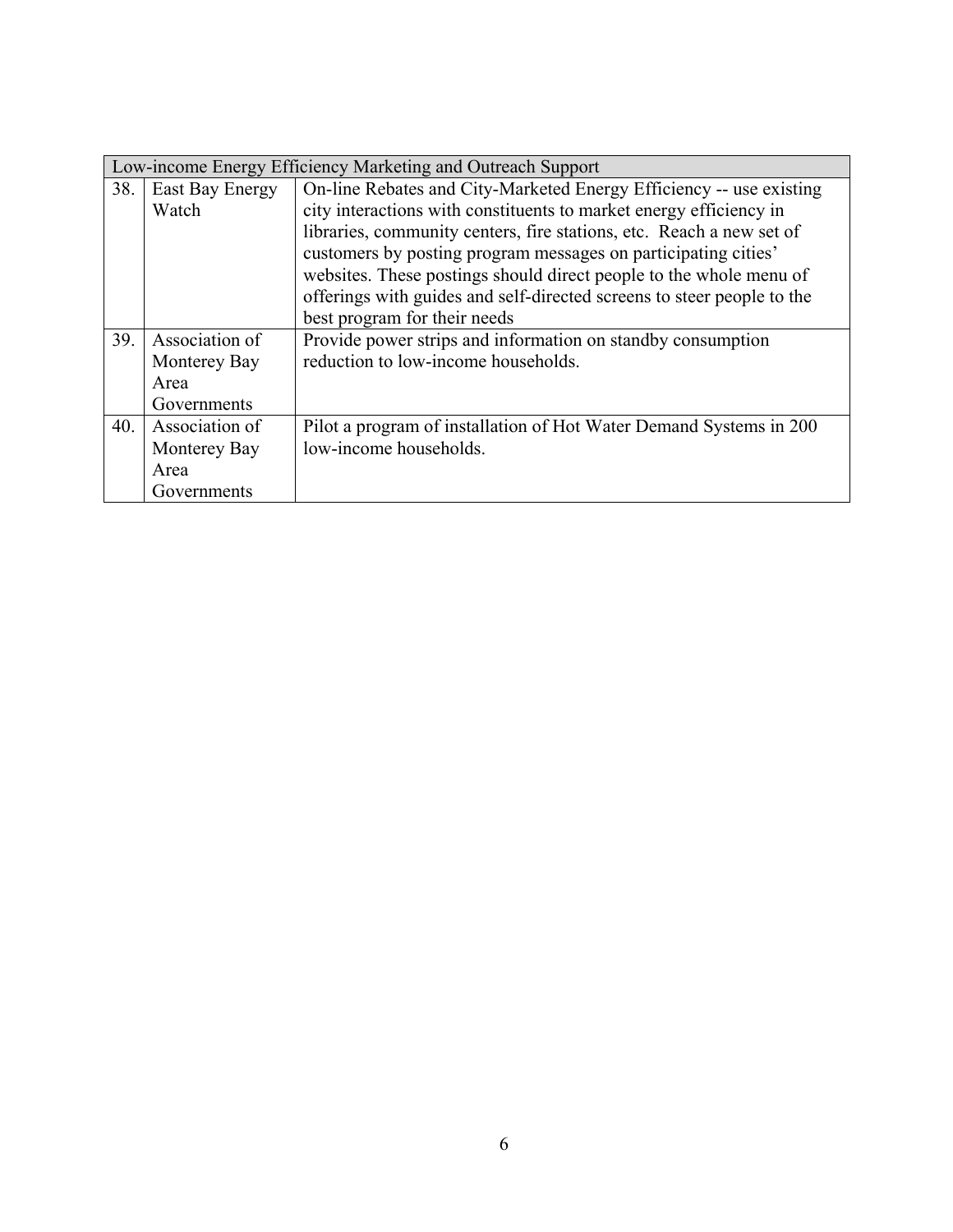## ATTACHMENT B AVAILABLE DETAILED PARTNERSHIPS BUDGET INFORMATION

# South Bay Energy Savings Center Analysis of Program Budget\*

| Comparison of<br>current Partnership<br>& Edison proposal<br>current partnership | <b>SBESC</b><br>Program<br>\$1,208,804 | <b>SCE Core</b><br><b>Incentives</b><br>(direct to<br>customer) | <b>SCE</b><br>Costs<br>\$180,167 | Total<br>Program<br>SBESC+<br>$SCE +$<br>incentives<br>\$1,208,804 | kWh<br>0  | kW<br>na | Total<br>Program<br>Cost/<br>kWh | <b>SCE</b><br>cost<br>/kWh | <b>SBESC</b><br>Cost<br>/kWh |
|----------------------------------------------------------------------------------|----------------------------------------|-----------------------------------------------------------------|----------------------------------|--------------------------------------------------------------------|-----------|----------|----------------------------------|----------------------------|------------------------------|
| Edison 4/30/2008                                                                 | \$1,203,892                            | \$1,020,000                                                     | \$561,744                        | \$2,785,636                                                        | 6,000,000 | 1266     | 0.46                             | \$<br>0.26                 | 0.20                         |
| Percentage change<br>between current<br>Partnership and<br>Edison proposal       | $-0.41%$                               | new                                                             | $+212%$                          | $+130%$                                                            | new       | new      | new                              | new                        | new                          |

\* This analysis was prepared based on a discussion draft of the budget provided to SBCCOG by SCE. SBCCOG only saw the proposed budget when the application was filed in July.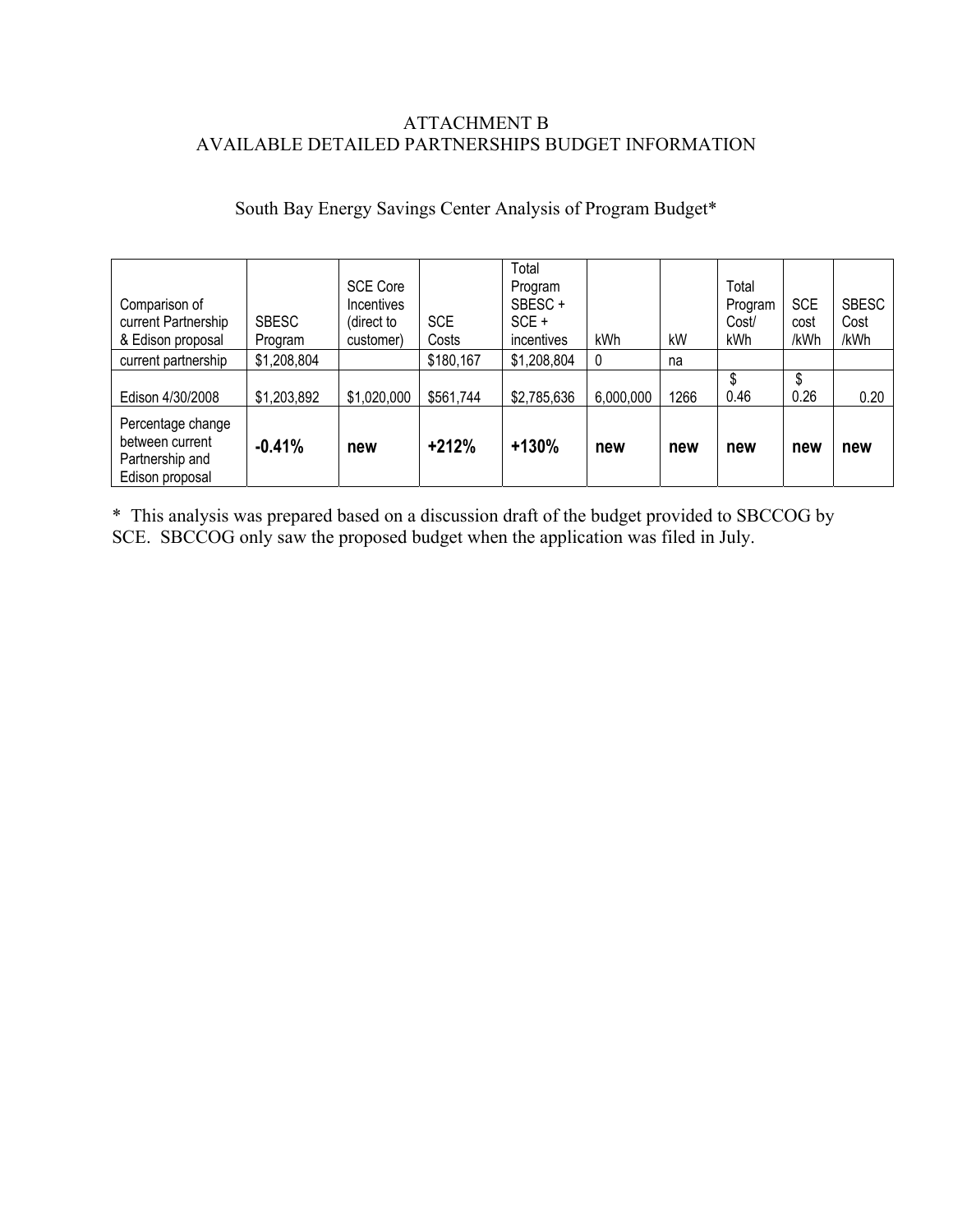$\mathcal{L}$ 

 $\label{eq:2.1} \frac{1}{2} \sum_{i=1}^n \frac{1}{2} \sum_{j=1}^n \frac{1}{2} \sum_{j=1}^n \frac{1}{2} \sum_{j=1}^n \frac{1}{2} \sum_{j=1}^n \frac{1}{2} \sum_{j=1}^n \frac{1}{2} \sum_{j=1}^n \frac{1}{2} \sum_{j=1}^n \frac{1}{2} \sum_{j=1}^n \frac{1}{2} \sum_{j=1}^n \frac{1}{2} \sum_{j=1}^n \frac{1}{2} \sum_{j=1}^n \frac{1}{2} \sum_{j=1}^n \frac{$ 

 $\mathbf{r}$ 

 $\chi_{\rm{max}}$  and  $\chi_{\rm{max}}$ 

 $1/3$ 

## $\mathcal{L}(\mathbf{z},\mathbf{z})$  , where  $\mathcal{L}(\mathbf{z},\mathbf{z})$  , and  $\mathcal{L}(\mathbf{z},\mathbf{z})$  , and

## **BUDGET**

| Administrative Cos≀s                      |    |            |
|-------------------------------------------|----|------------|
| Overhead and G&A                          | S  | 149,330    |
| <b>Other Administrative Costs</b>         | \$ | 334,550    |
| Marketing/Outreach                        | Ŝ  | 15,000     |
| Incentives and Rebates                    |    |            |
| d.i. User Input Incentive                 | \$ | $-175.519$ |
| Rebate<br>d.ii.                           | S  | 1474 481   |
| d.iii. Direct Install Labor               | \$ |            |
| d.iv. Direct Install Materials            | S  |            |
| d.v. Upstream payments                    | S  |            |
| <b>Activity</b>                           | \$ | 550,000    |
| Installation                              | \$ |            |
| <b>Hardware &amp; Materials</b>           | S  |            |
| Rebate Processing & Inspection            | S  |            |
| <b>EM&amp;V Costs</b>                     | S  |            |
|                                           |    |            |
| <b>Costs recovered from other sources</b> | S  |            |
|                                           |    |            |

P.I.Million

#### **PROGRAM IMPACTS**

| Program Reductions for Measures installed through 2011 |              |
|--------------------------------------------------------|--------------|
| User Entered kW (kW)                                   | 1.140<br>Đ   |
| Net Jul-Sept Peak (kW)                                 | 1.320        |
| Net Dec-Feb Peak (kW)                                  | 607          |
| Net NCP (kW)                                           | 1,512        |
| Net CEC (kW)                                           | 1.560        |
| Annual Net kWh                                         | $-7,188,096$ |
| Lifecycle Net kWh                                      | 95 693 820   |
| <b>Annual Net Therms</b>                               |              |
| <b>Lifecycle Net Therms</b>                            |              |

#### Program Reductions for Measures installed through 2015

| User Entered kW (kW)        | 1,140      |
|-----------------------------|------------|
| Net Jul-Sept Peak (kW)      | 1,320      |
| Net Dec-Feb Peak (kW)       | 607        |
| Net NCP (kW)                | 1.813      |
| Net CEC (kW)                | 1560       |
| Annual Net kWh              | 7,188,096  |
| Lifecycle Net kWh           | 95,693,820 |
| <b>Annual Net Therms</b>    |            |
| <b>Lifecycle Net Therms</b> |            |

#### Cost Effectiveness for all measures installed through 2015

| TRC                      |           |
|--------------------------|-----------|
| Costs                    | 5.897,225 |
| <b>Electric Benefits</b> | 7,540,009 |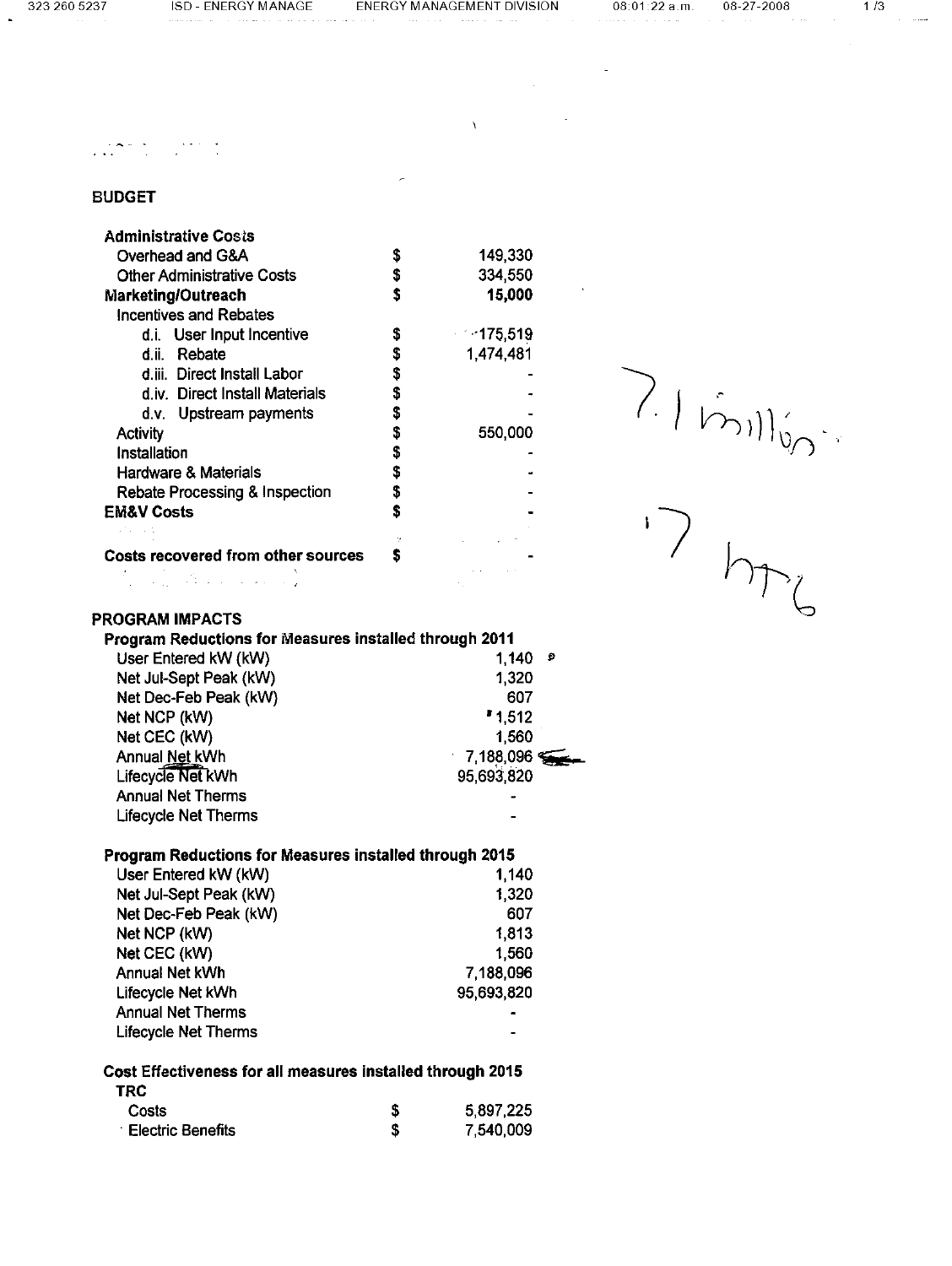$\tilde{\pmb{z}}$  ,  $\ldots$  ,  $\ldots$  .

 $\sim$   $\sim$ 

 $\sim$   $\sim$ 

| Gas Annual CO2 (tons) - 2009    |  |
|---------------------------------|--|
| 2010                            |  |
| 2011                            |  |
| Gas Lifecycle CO2 (tons) - 2009 |  |
| 2010                            |  |
| 2011                            |  |
| Gas Annual NOX (tons) - 2009    |  |
| 2010                            |  |
| 2011                            |  |
| Gas Lifecycle NOX (tons) - 2009 |  |
| 2010                            |  |
| 2011                            |  |
| Gas Annual SC2 (ibs) - 2009 ĝ   |  |
| چ 2010                          |  |
| 2011                            |  |
| Gas Lifecycle SO2 (ibs) - 2009  |  |
| 2010                            |  |
| 201                             |  |

| Data below not currently used in Energy Division workbook |          |             |  |
|-----------------------------------------------------------|----------|-------------|--|
| Levelized Cost RIM (\$/therm)                             |          |             |  |
| <b>Discounted Therms</b>                                  |          |             |  |
| Cost                                                      |          | #DIV/0!     |  |
| <b>Benefits</b>                                           |          | #DIV/0!     |  |
| Benefit-Cost                                              |          | #DIV/0!     |  |
| Levelized Cost RIM (\$/kWh)                               |          |             |  |
| Discounted kWh                                            |          | 55,010,451  |  |
| Cost                                                      | s<br>S   | 0.20        |  |
| <b>Benefits</b>                                           |          | 0.14        |  |
| <b>Benefit-Cost</b>                                       |          | #DIV/0!     |  |
| <b>RIM</b>                                                |          |             |  |
| Costs                                                     | \$       | 11,265,918  |  |
| <b>Electric Benefits</b>                                  | \$<br>\$ | 7,540,009   |  |
| <b>Gas Benefits</b>                                       |          |             |  |
| Net Benefits (NPV)                                        |          | (3,725,909) |  |
| <b>BC Ratio</b>                                           |          | 0.67        |  |
| Impacts for all programs installed through 2015           |          |             |  |
| Ne. July-Sept Peak (kW)                                   |          |             |  |
| <b>Clothes Dryer</b>                                      |          |             |  |
| <b>Clothes Washer</b>                                     |          |             |  |
| <b>Consumer Electronics</b>                               |          |             |  |
| Cooking                                                   |          |             |  |
| <b>Dishwasher</b>                                         |          |             |  |
|                                                           |          |             |  |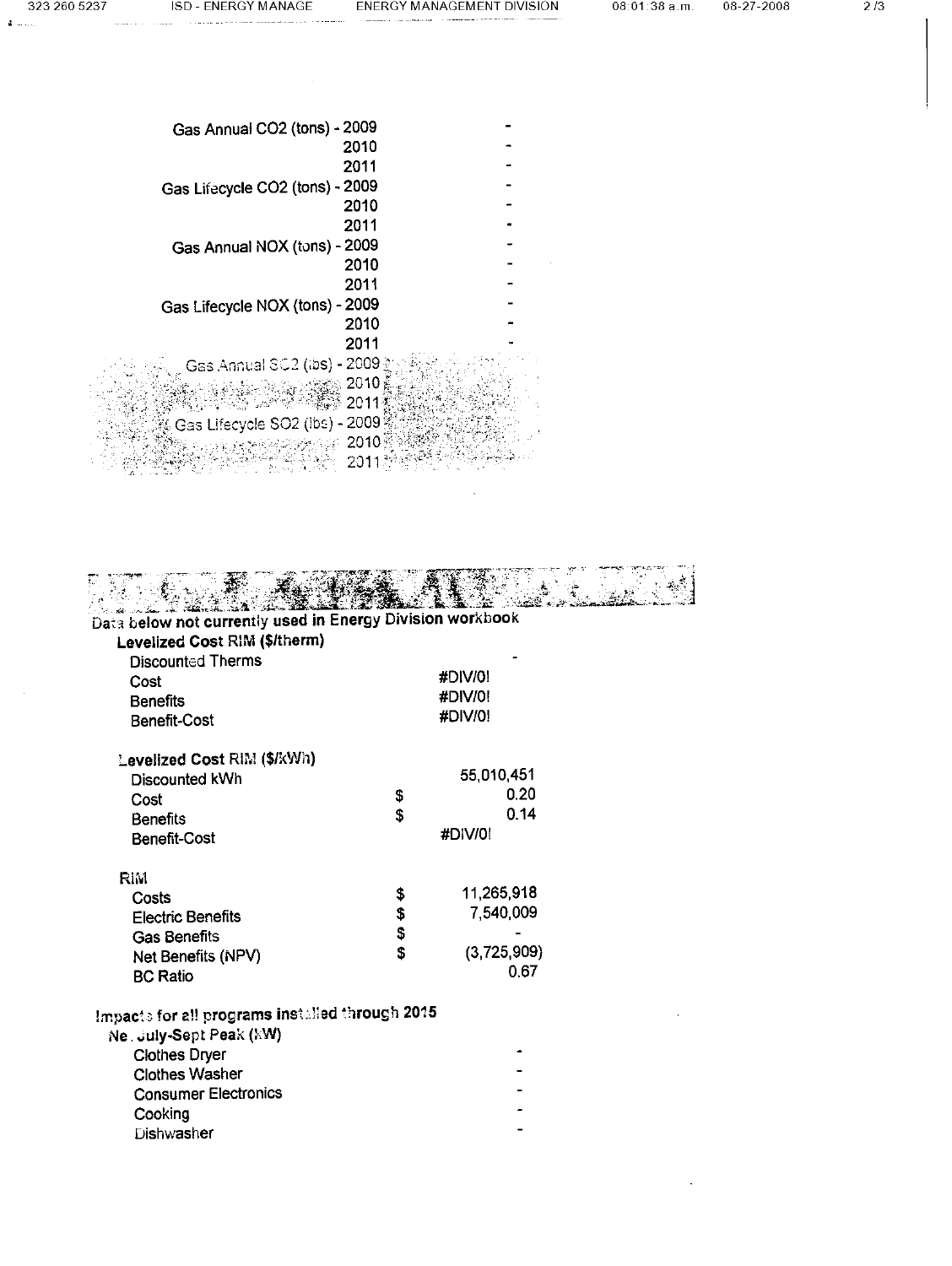$\mathcal{L}^{\text{max}}_{\text{max}}$ 

 $\hat{\mathcal{L}}_{\text{max}}$ 

| <b>Gas Benefits</b><br>Net Benefits (NPV)<br><b>BC Ratio</b> | \$<br>\$        | 1,642,784<br>1.28  |
|--------------------------------------------------------------|-----------------|--------------------|
| PAC                                                          |                 |                    |
| Costs                                                        | \$              | 2,514,401          |
| <b>Electric Benefits</b>                                     |                 | 7,540,009          |
| <b>Gas Benefits</b>                                          | <b>မှ မှ မှ</b> |                    |
| Net Benefits (NPV)                                           |                 | 5,025,608<br>3.00  |
| <b>BC Ratio</b>                                              |                 |                    |
| <b>Levelized Cost</b>                                        |                 |                    |
| Levelized Cost TRC (\$/kWh)                                  |                 |                    |
| Discounted kWh                                               |                 | 55,010,451         |
| Cost                                                         | \$              | 0.10               |
| <b>Benefits</b>                                              | \$              | 0.14               |
| <b>Benefit-Cost</b>                                          | \$              | 0.03               |
| Levelized Cost PAC (\$/kWh)                                  |                 |                    |
| Discounted kWh                                               |                 | 55,010,451<br>0.05 |
| Cost                                                         |                 | 0.14               |
| <b>Benefits</b>                                              | \$<br>\$<br>\$  | 0.09               |
| <b>Benefit-Cost</b><br>Levelized Cost TRC (\$/therm)         |                 |                    |
| <b>Discounted Therms</b>                                     |                 |                    |
| Cost                                                         |                 | #DIV/0!            |
| <b>Benefits</b>                                              |                 | #DIV/0!            |
| <b>Benefit-Cost</b>                                          |                 | #DIV/0!            |
| Levelized Cost PAC (\$/therm)                                |                 |                    |
| <b>Discounted Therms</b>                                     |                 |                    |
| Cost                                                         |                 | #DIV/0!            |
| <b>Benefits</b>                                              |                 | #DIV/0!            |
| <b>Benefit-Cost</b>                                          |                 | #DIV/0!            |
| <b>Emission Annual Reductions (2009-2011)</b>                |                 |                    |
| Electric Annual CO2 (tons) - 2009                            |                 | 848                |
|                                                              | 2010            | 1,695              |
|                                                              | 2011            | 1,695              |
| Electric Lifecycle CO2 (tons) - 2009                         |                 | 11,259             |
|                                                              | 2010            | 22,517             |
|                                                              | 2011            | 22,517             |
| Electric Annual NOX (tons) - 2009                            |                 | 0.11734            |
|                                                              | 2010            | 0.23469            |
|                                                              | 2011            | 0.23469            |
| Electric Lifecycle NOX (tons) - 2009                         |                 | 1.55562            |
|                                                              | 2010            | 3.11124            |
|                                                              | 2011            | 3.11124            |
| Electric Annual SO <sub>2</sub> (lbs) - 2009                 |                 |                    |
|                                                              | $\approx$ 2010  |                    |
|                                                              | ి 2011:         |                    |
| Electric Lifecycle SO2 (lbs) - 2009                          |                 |                    |
|                                                              | 2010            |                    |
|                                                              | 2011            |                    |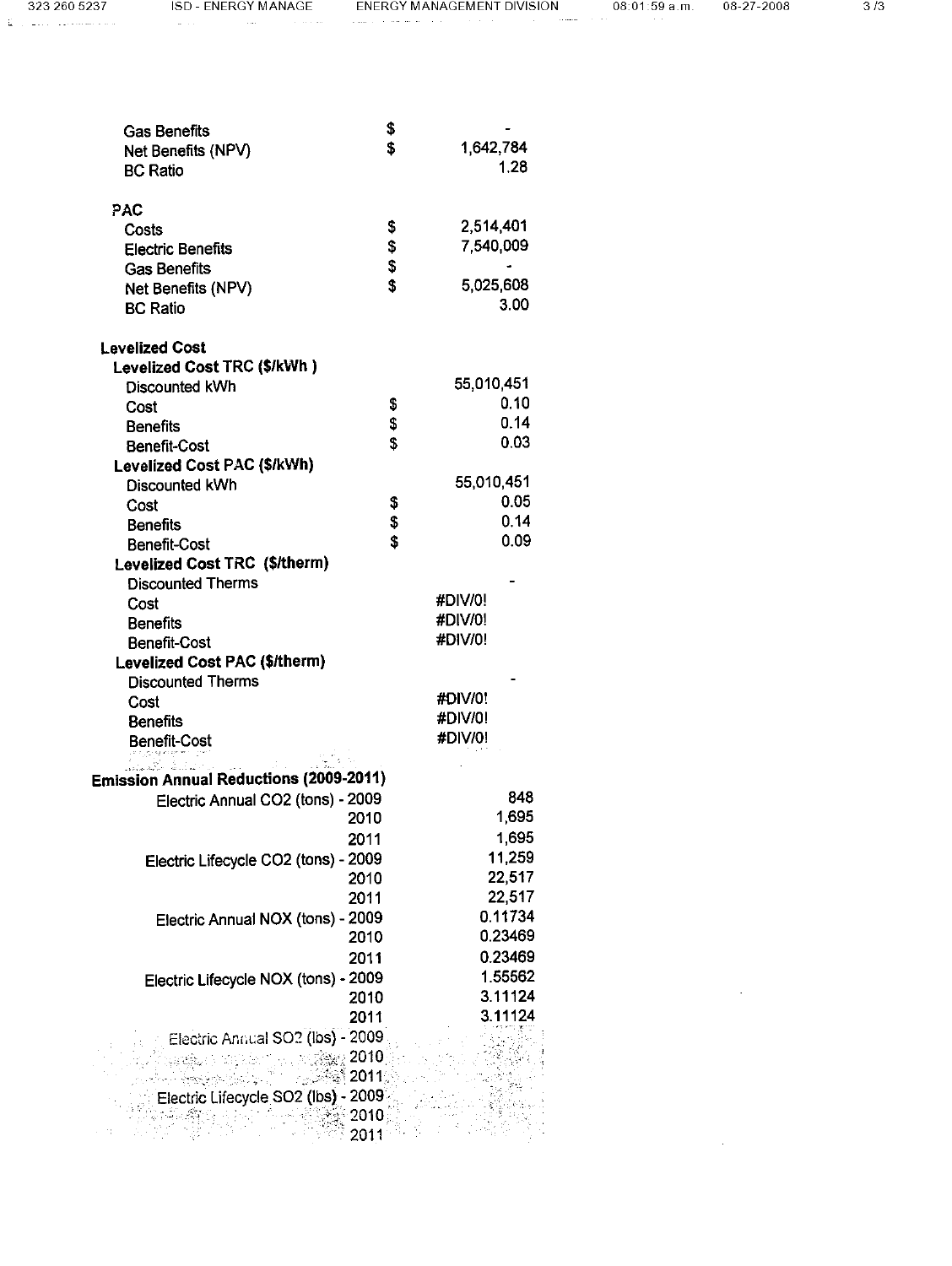# **CERTIFICATE OF SERVICE**

**\_\_\_\_\_\_\_\_\_\_\_\_\_\_\_\_\_\_\_\_\_\_\_\_\_\_\_\_\_\_\_\_\_\_\_\_\_\_\_\_\_\_**

I, Jody London, certify that I have, on this date, served a copy of "Response Of The Local Government Sustainable Energy Coalition To Utility Energy Efficiency Applications for 2009-2011" on all known parties to A.08-07-021, A.08-07-022, A.08-07-07-023, and A.08-07- 031 by transmitting an e-mail message with the document attached to each party named in the official service list, and by serving a hard copy on the Administrative Law Judge.

I declare under penalty of perjury, pursuant to the laws of the State of California, that the foregoing is true and correct.

Dated August 28, 2008 in Oakland, California.

Jody Inder  $\mathcal{L}_\text{max}$  and  $\mathcal{L}_\text{max}$  and  $\mathcal{L}_\text{max}$  and  $\mathcal{L}_\text{max}$  and  $\mathcal{L}_\text{max}$  and  $\mathcal{L}_\text{max}$ 

Jody London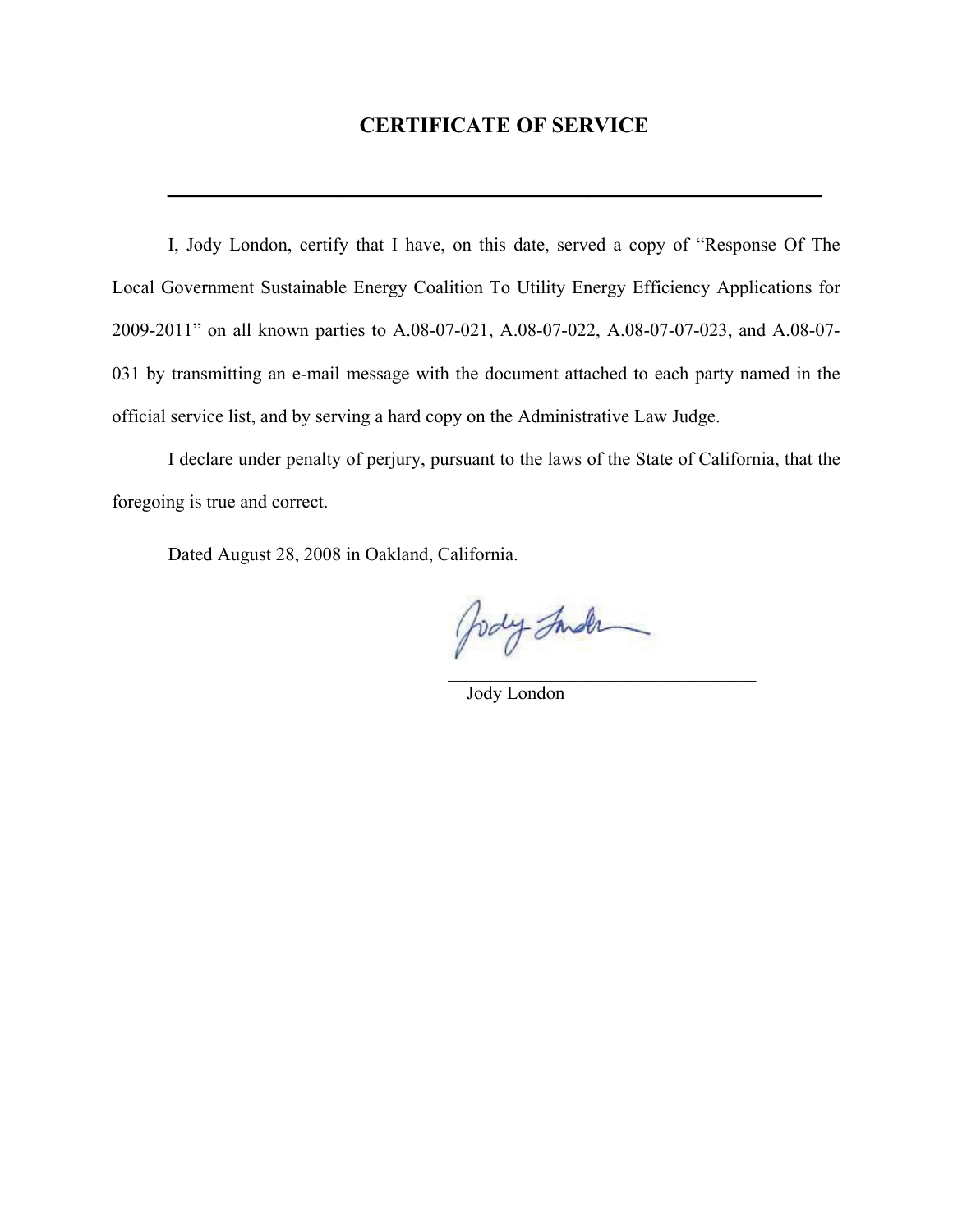**Proceeding: A0807021 - Application of South Filer: Southern California Edison Company List Name: LIST Last changed: August 26, 2008** 

**Proceeding: A0807022 - Application of South Filer: Southern California Gas Company List Name: LIST Last changed: August 26, 2008** 

**Proceeding: A0807023 - Application of San D Filer: San Diego Gas & Electric Company List Name: LIST Last changed: August 26, 2008** 

**Proceeding: A0807031 - Application of Pacif Filer: Pacific Gas and Electric Company List Name: LIST Last changed: August 26, 2008** 

sesco@optonline.net mmoore@newportpartnersllc.com keith.mccrea@sablaw.com mharrigan@ase.org jimross@r-c-s-inc.com gtropsa@ice-energy.com ckmitchell1@sbcglobal.net spatrick@sempra.com dmahmud@mwdh2o.com nkarno@yahoo.com michele@sbesc.com pwuebben@aqmd.gov larry.cope@sce.com cfpena@sempra.com liddell@energyattorney.com jennifer.porter@energycenter.org sephra.ninow@energycenter.org mlewis@ctg-net.com judi.schweitzer@post.harvard.edu thunt@cecmail.org wilkinson@es.ucsb.edu pcanessa@charter.net JeffreyH@hellermanus.com RemiT@hellermanus.com

bfinkelstein@turn.org

hayley@turn.org jeanne.sole@sfgov.org marcel@turn.org stephen.morrison@sfgov.org achang@nrdc.org rsa@a-klaw.com cjn3@pge.com saw0@pge.com steven@moss.net jsqueri@gmssr.com edwardoneill@dwt.com ssmyers@att.net jak@gepllc.com jerryl@abag.ca.gov rknight@bki.com jody\_london\_consulting@earthlink.netrob@clfp.com hoerner@redefiningprogress.org swentworth@oaklandnet.com

samuelk@greenlining.org john@proctoreng.com pmschwartz@sbcglobal.net tim@marinemt.org wem@igc.org hryan@smallbusinesscalifornia.org

bill@jbsenergy.com jweil@aglet.org elee@davisenergy.com mike@calcerts.com tcrooks@mcr-group.com glw@eslawfirm.com chris@cuwcc.org mboccadoro@dolphingroup.org lmh@eslawfirm.com

ljimene@smud.org cscruton@energy.state.ca.us kmills@cfbf.com bburt@macnexus.org jparks@smud.org js@clearedgepower.com

tom@ucons.com higgins@newbuildings.org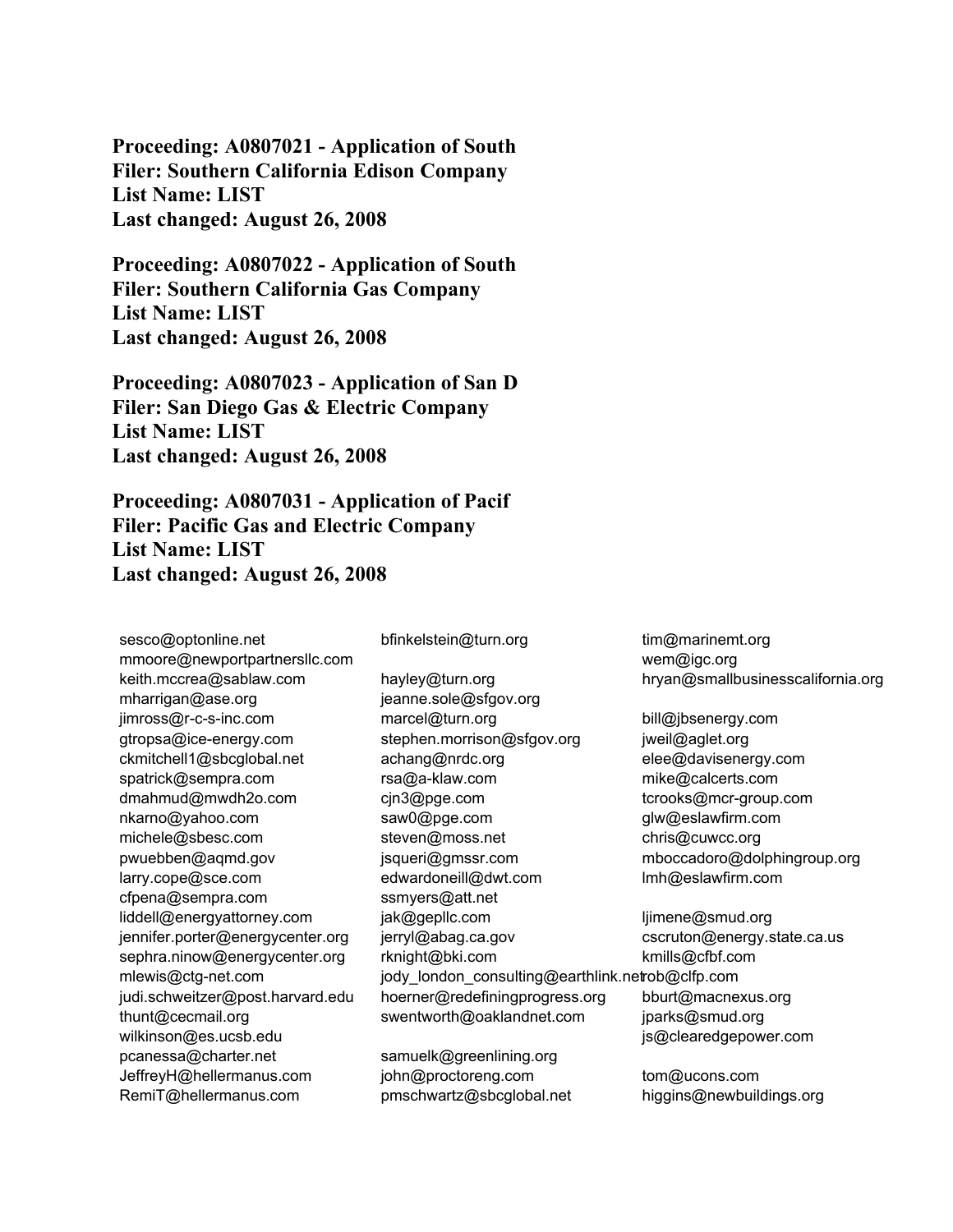gandhi.nikhil@verizon.net donaldgilligan@comcast.net ameliag@ensave.com Clark.Pierce@us.landisgyr.com eosann@starpower.net jthorneamann@aceee.org snadel@aceee.org CCole@currentgroup.com srassi@knowledgeinenergy.com staples@staplesmarketing.com mking@staplesmarketing.com nphall@tecmarket.net skihm@ecw.org gstaples@mendotagroup.net annette.beitel@gmail.com jmeyers@naima.org pjacobs@buildingmetrics.biz mmcguire@summitblue.com bobbi.sterrett@swgas.com emello@sppc.com David.Pettijohn@ladwp.com tblair@mwdh2o.com bmcdonnell@mwdh2o.com HYao@SempraUtilities.com kwong@semprautilities.com nhernandez@isd.co.la.ca.us david@nemtzow.com susan.munves@smgov.net brad.bergman@intergycorp.com southlandreports@earthlink.net cdamore@icfi.com dpape@icfi.com sculbertson@icfi.com thamilton@icfi.com Case.Admin@sce.com don.arambula@sce.com Jennifer.Shigekawa@sce.com Laura.Genao@sce.com Stacie.Schaffer@sce.com tory.weber@sce.com dwood8@cox.net rsperberg@onsitenergy.com jlaun@apogee.net ashley.watkins@energycenter.org centralfiles@semprautilities.com irene.stillings@energycenter.org jyamagata@semprautilities.com robert.gilleskie@energycenter.org bob.ramirez@itron.com jennifer.holmes@itron.com

rachel.harcharik@itron.com david.gordon@efm-solutions.com kjk@kjkammerer.com cneedham@edisonmission.com TFlanigan@EcoMotion.us sthompson@ci.irvine.ca.us sbarata@opiniondynamics.com dale@betterbuildings.com mlong@anaheim.net cheryl.collart@ventura.org Jeff.Hirsch@DOE2.com hhuerta@rhainc.com atencate@rsgrp.com lcasentini@rsgrp.com jcelona@sbcglobal.net ann.kelly@sfgov.org abesa@semprautilities.com wblattner@semprautilities.com pvillegas@semprautilities.com norman.furuta@navy.mil bcarver@nrdc.org eric@ethree.com kgrenfell@nrdc.org lettenson@nrdc.org andrew\_meiman@newcomb.cc andy.goett@paconsulting.com ann\_mccormick@newcomb.cc cbaskette@enernoc.com efm2@pge.com j5b2@pge.com yxg4@pge.com John\_Newcomb@newcomb.cc lhj2@pge.com matt\_sullivan@newcomb.cc rcounihan@enernoc.com rbm4@pge.com SRRd@pge.com tmfry@nexant.com WKR4@pge.com rekl@pge.com rreinhard@mofo.com steven@moss.net Cassandra.sweet@dowjones.com jwiedman@goodinmacbride.com sbuchwalter@icfi.com policy.solutions@comcast.net jimflanagan4@mac.com lisa weinzimer@platts.com slda@pge.com sellis@fypower.org

wmcguire@fypower.org cem@newsdata.com bkc7@pge.com jkz1@pge.com wcm2@pge.com regrelcpuccases@pge.com hxag@pge.com rafi@pge.com epetrill@epri.com andrew.wood3@honeywell.com Mary@EquipoiseConsulting.com tlmurray@earthlink.net ghamilton@gepllc.com mistib@comcast.net ashish.goel@intergycorp.com grant.cooke@intergycorp.com jay.bhalla@intergycorp.com rfox@intergycorp.com Patricia.R.Thompson@gmail.com sbeserra@sbcglobal.net wbooth@booth-law.com michael.cheng@paconsulting.com alex.kang@itron.com Ann.Peterson@itron.com fred.coito@kema.com jennifer.fagan@itron.com jtiffany@ase.org john.cavalli@itron.com kathleen.gaffney@kema.com brbarkovich@earthlink.net karl.brown@ucop.edu mrw@mrwassoc.com Bruce@BuildItGreen.org p.miller@earthlink.net awatson@quest-world.com jesser@greenlining.org robertg@greenlining.org stevek@kromer.com craigtyler@comcast.net elvine@lbl.gov mwbeck@lbl.gov darmanino@co.marin.ca.us jcluboff@lmi.net rita@ritanortonconsulting.com cpechman@powereconomics.com gthomas@ecoact.org emahlon@ecoact.org sobrien@mccarthylaw.com barry.hooper@sanjoseca.gov mary.tucker@sanjoseca.gov